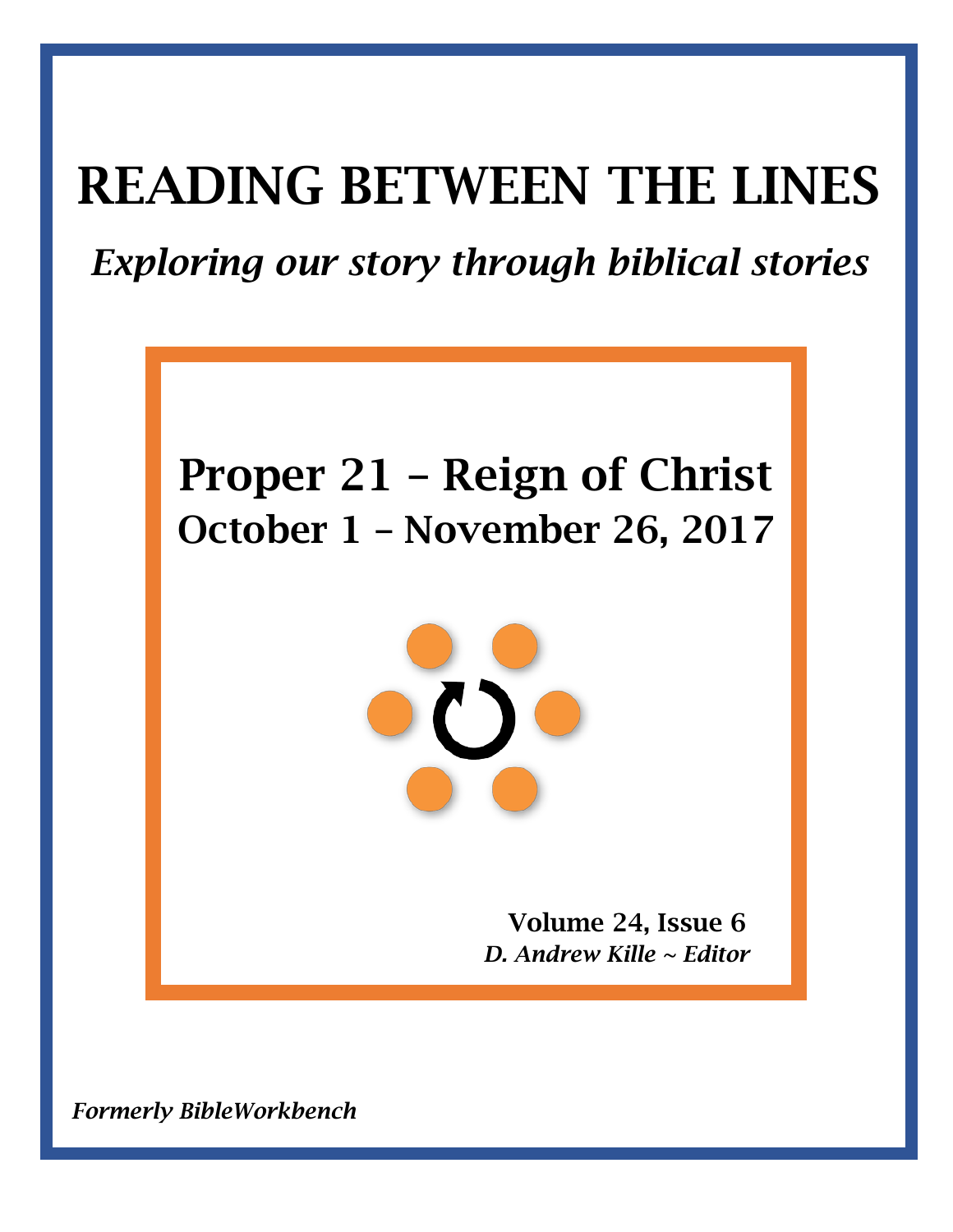### Reading Between The Lines – Volume 24

(*Formerly BibleWorkbench*)

| <b>Publisher:</b>                       | The Educational Center |
|-----------------------------------------|------------------------|
| <b>Founding Editor:</b> William L. Dols |                        |
| Editor:                                 | D. Andrew Kille        |

#### Contributors:

| William L. Dols     | <b>Tiffany Houck-Loomis</b> | Al Ledford           |
|---------------------|-----------------------------|----------------------|
| Beth Harrison       | Jennifer Woods Parker       | <b>Bill Lindeman</b> |
| Leah Grundset Davis | D. Andrew Kille             | <b>Timothy Locke</b> |
| Jerry Drino         |                             |                      |

#### Founding Advisory Committee:

| Marcus J. Borg        | Earl K. Holt III             | <b>Nancy Qualls-Corbett</b> |
|-----------------------|------------------------------|-----------------------------|
| Frederick H. Borsch   | Andrew W. McThenia, Jr.      | Robert E. Reber             |
| Thomas H. Groome      | Mary Elizabeth Mullino Moore | John A. Sanford             |
| William R. Herzog, II | Josephine Newman             | Walter Wink                 |

Reading Between The Lines (BibleWorkbench © ISSN: 1071-3611) is published six times annually by The Educational Center, a 501(c) 3 non-profit organization. All contributions are tax deductible.

Subscription Rates: Single issue: \$30.00; Half year (3 consecutive issues): \$75.00; One year (6 issues): \$130.00; Electronic Edition: \$100. Domestic postage included. International orders will be billed for any additional postage required.

Address all correspondence regarding editorial matters and subscriptions to: *Melissa Thomas, Managing Editor The Educational Center PO Box 11892, Charlotte, NC 28220* Tel: 704.375.1161 info@educationalcenter.org [www.educationalcenter.org](https://www.educationalcenter.org/)

All Rights Reserved. All materials other than those for which permission has been granted or requested are the property of The Educational Center. No part of *Reading Between The Lines*  may be reproduced in any form, including electronic re-distribution or sharing, without written permission from The Educational Center.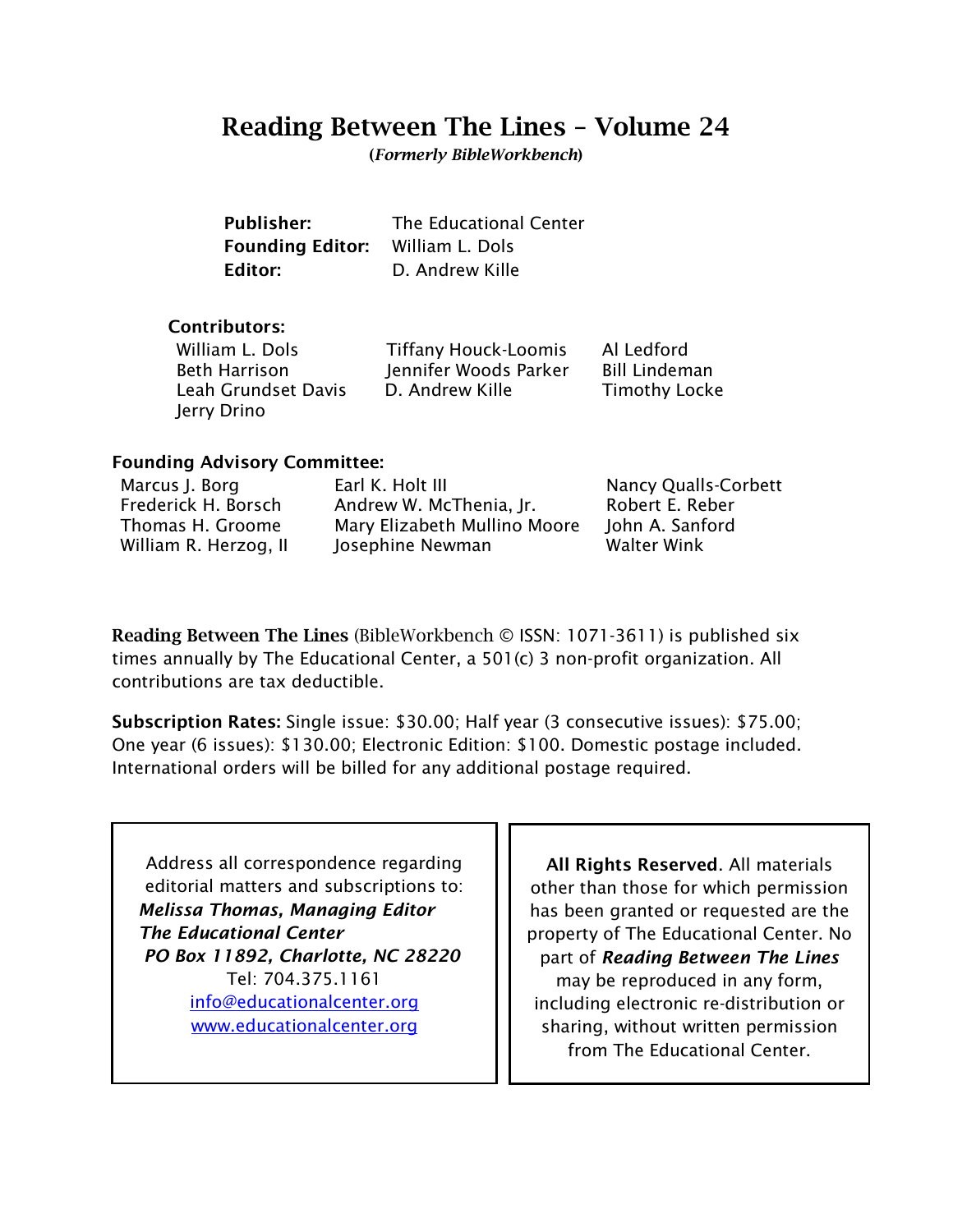|      |                                                                                                                                                                                                             | Page |
|------|-------------------------------------------------------------------------------------------------------------------------------------------------------------------------------------------------------------|------|
| Τ.   | What is Reading Between The Lines?                                                                                                                                                                          | 1    |
| Ш.   | Opening Lines: A Note from the Editor: D. Andrew Kille                                                                                                                                                      | 3    |
| III. | <b>Weekly Exploration:</b>                                                                                                                                                                                  |      |
|      | Contributors To This Issue: William L. Dols, D. Andrew Kille, Al Ledford,<br><b>Bill Lindeman and Jennifer Parker</b><br>(for a complete list of our contributors please see the reverse side of this page) |      |
|      | October 1, 2017 ~ Philippians 2:1-13 ~ Proper 21                                                                                                                                                            | 5    |
|      | October 8, 2017 ~ Isaiah 5:1-7 ~ Proper 22                                                                                                                                                                  | 13   |
|      | October 15, 2017 ~ Exodus 32:1-14 ~ Proper 23                                                                                                                                                               | 21   |
|      | October 22, 2017 ~ Matthew 22:15-22 ~ Proper 24                                                                                                                                                             | 29   |
|      | October 29, 2017 ~ Matthew 22:34-46 ~ Proper 25                                                                                                                                                             | 37   |
|      | November 5, 2017 ~ Joshua 3:7-17 ~ Proper 26                                                                                                                                                                | 45   |
|      | November 12, 2017 ~ Matthew 25:1-13 ~ Proper 27                                                                                                                                                             | 53   |
|      | November 19, 2017 ~ Matthew 25:14-30 ~ Proper 28                                                                                                                                                            | 61   |
|      | November 26, 2017 ~ Matthew 25:31-46 ~ Reign of Christ                                                                                                                                                      | 69   |
| IV.  | Parting Lines: Musings from Here and There                                                                                                                                                                  | 76   |
| V.   | Further Exploration: What We're Reading                                                                                                                                                                     | 79   |
| VI.  | <b>Bibliography &amp; Credits</b>                                                                                                                                                                           | 81   |
| VII. | Lectionary Selection: Volume 24 ~ Year A                                                                                                                                                                    | 83   |

You will find complete source information for this issue listed in the Bibliography & Credits. For additional sources of previous issues and recommended reading, visit our website: [www.educationalcenter.org](https://www.educationalcenter.org/)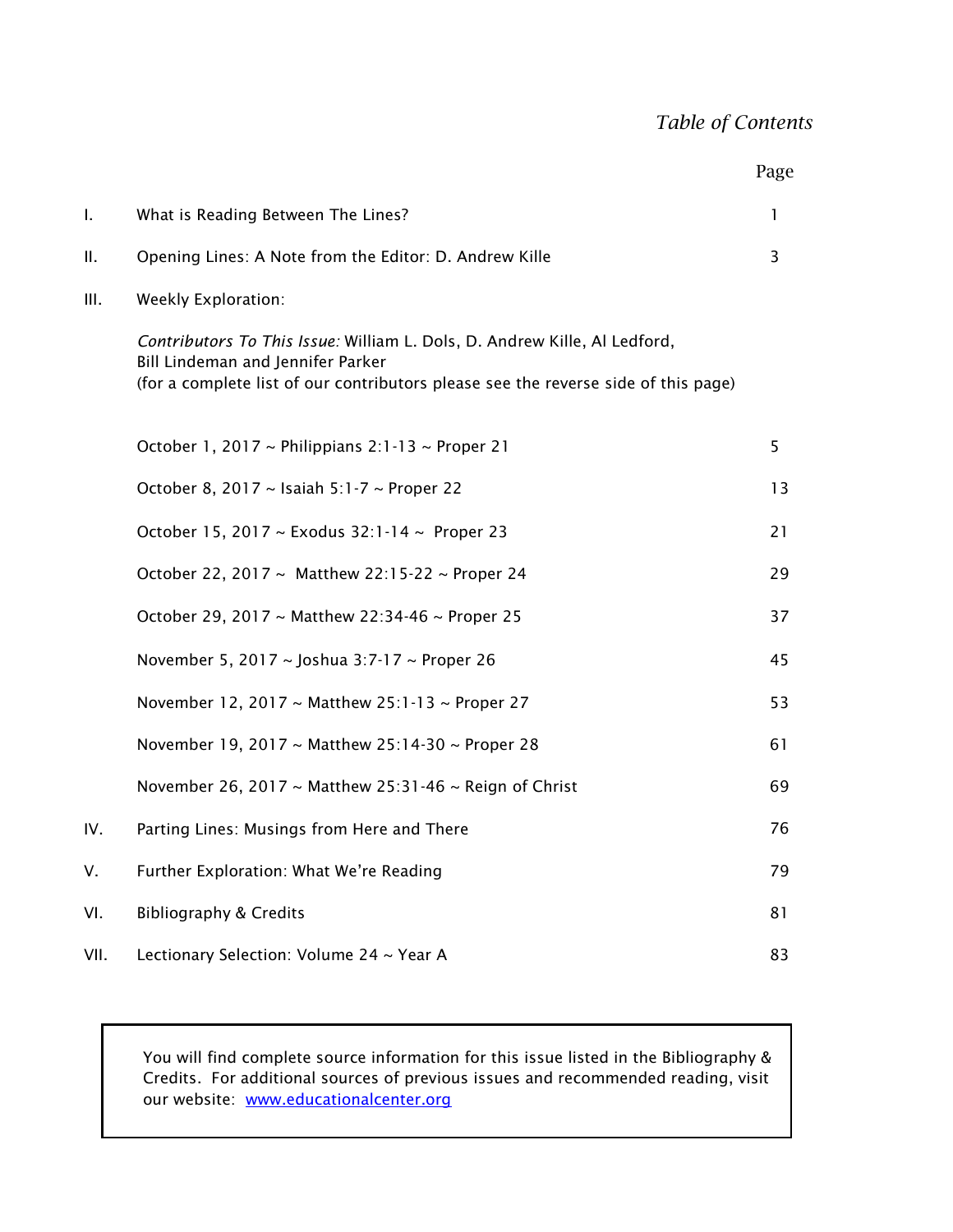### $\pmb{FOR}$  more info on the educational center programs + publications visit: www.educationalcenter.org

*EDITOR:* D. Andrew Kille earned an interdisciplinary Ph.D. in psychology and the Bible from The Graduate Theological Union. Ordained in the American Baptist tradition, Andy has been a pastor, teacher, facilitator, and spiritual director. He currently serves as Chair of the Silicon Valley Interreligious Council (SiVIC). Andy is author of *Psychological Biblical Criticism*, and co-editor of *Psychological Insight into the Bible* and *A Cry Instead of Justice*. He lives in San Jose, California.

*CONTRIBUTORS:* William Dols, founding Editor of RBTL, is an Episcopal priest who received his Ph.D. from The Graduate Theological Union in 1987. Bill served as Executive Director of The Educational Center from 1987 to 1995. Before retiring to Alexandria, Virginia, in 2001, Bill was minister of education at Myers Park Baptist Church. He is the author of *Three Dimensional Man, Awakening the Fire Within: A Primer for Issue-Centered Education, Just Because It Didn't Happen: Sermons and Prayers as Story*, and coauthor of *Finding Jesus, Discovering Self: Passages to Healing and Wholeness* with Caren Goldman.

Leah Grundset Davis is the communications specialist for the Alliance of Baptists. She loves to think and write creatively about the story of God. She's a graduate of Baylor University (B.A.), Truett Theological Seminary (M.Div.) and is currently pursuing a Doctor of Ministry degree at Candler School of Theology. She lives in Bristow, Va.

Jerry Drino is an Episcopal priest who served as Rector of St. Philip's Episcopal Church in San Jose and most recently as Founder and Director of Hope for Sudan, working with Sudanese refugees and supporters in the US and Sudan. He was a Leader in Training at the Guild for Psychological Studies and lives in San Jose, California.

Beth Harrison taught philosophy and religion at Northern Virginia Community College for forty years before retiring in 2010. She established the Women's Center there, and is currently co-chair, with Dr. Jill Biden, of the Women's Mentoring Project. She has been involved with RBTL since its inception as group leader, trainer, writer, and associate editor. Beth lives in northern Virginia.

Tiffany Houck-Loomis holds a Ph.D. in Hebrew Bible and Psychology & Religion from Union Theological Seminary and is an ordained minister in the Reformed Church in America. She is currently in private practice as a Jungian oriented Psychotherapist in New York City.

Al Ledford received his undergraduate degree from Wake Forest University majoring in religion and psychology. Further studies include a degree from Southern Baptist Theological Seminary in Louisville, Kentucky. After a variety of church staff positions Al entered the business sector. He lives in Versailles, Kentucky.

Bill Lindeman is a longtime leader of and contributor to RBTL. He is a Transition Ministry Specialist in Presbyterian PC (USA) serving churches in NC, VA, AR, SC, GA, OH and TN. He earned his D. Min. from Union Theological Seminary (now Union Presbyterian Seminary) in Richmond, Virginia. Bill lives in the mountains of North Carolina.

Timothy Locke is a Pastoral Counselor with an interest in the teachings of Jesus, human potential and healthy relationships. This led to graduate study in theology and personality at Princeton Theological Seminary and Claremont School of Theology. Ordained in the Presbyterian Church, USA, Tim has been Executive Director of Four Springs Retreat Center for more than two decades. He lives in Napa, California.

Jennifer Woods Parker trained with Bill Dols in RBTL at Myers Park Baptist Church. She received her M.A. from The University of Chicago Divinity School, with a specialty in comparative religion and theology and later earned her M.S.W. from University of North Carolina. Jennifer has published two college teachers' manuals on World Religions for Prentice Hall, as well as articles and poetry in newspapers and journals. She currently works as Community Partnerships Coordinator for Charlotte-Mecklenburg Schools and lives in Charlotte, North Carolina.

*THE EDUCATIONAL CENTER STAFF:* Melissa Thomas, Managing Editor and Office Manager joined the Center when it relocated to Charlotte in 2009. She earned her B.S. at the University of North Carolina Charlotte and has a wealth of experience working across many industries: legal, financial, insurance and non-profit. Melissa has served as an officer on several boards of directors in both the non-profit and for-profit sectors.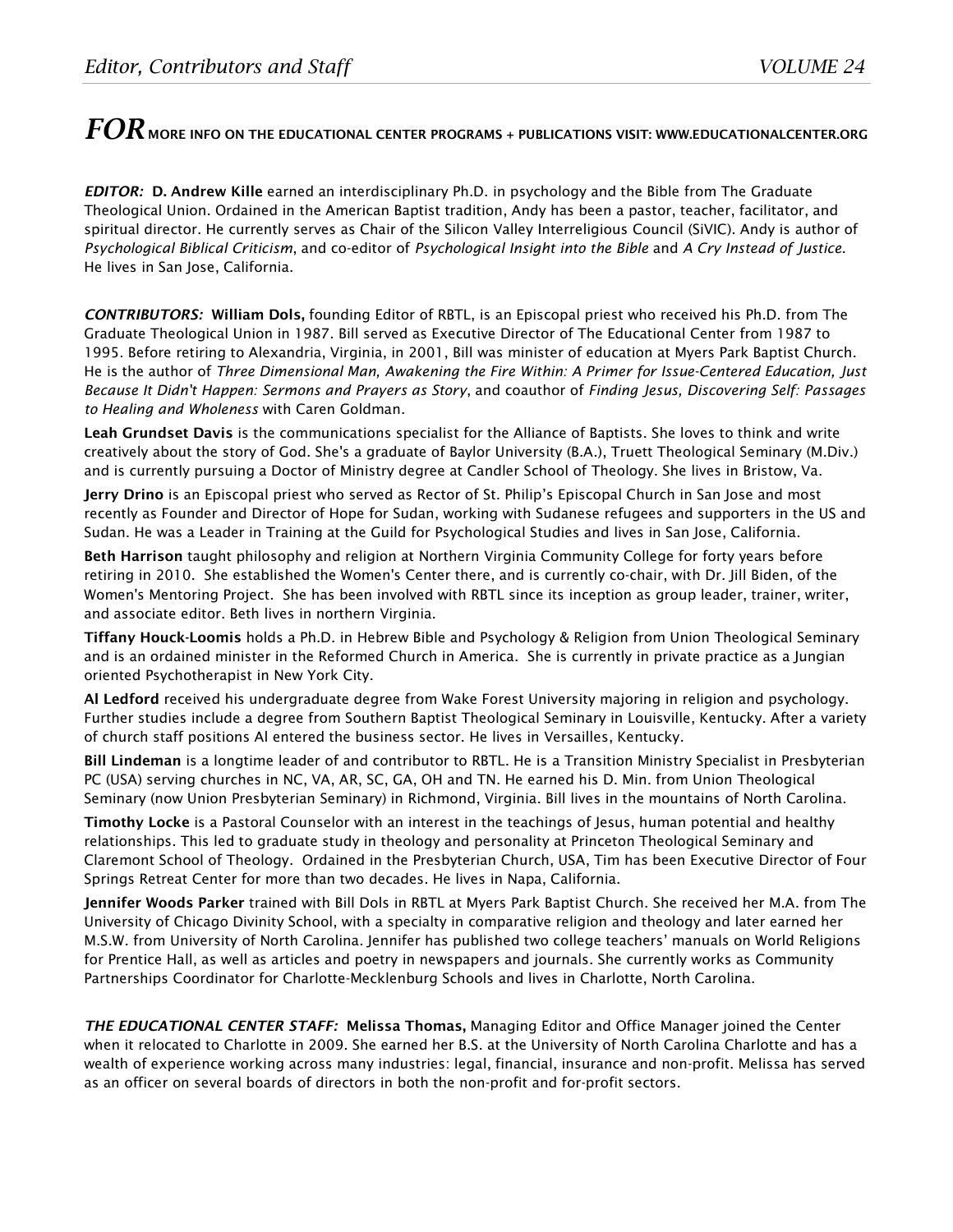*We* believe in stories. Stories are how we make sense of our own experience and learn about the experiences of others. Stories are how we pass on perspectives, traditions, understandings and expectations. As we make our way through life each day, we are surrounded by stories—from conversations around the breakfast table to items in the newspaper or on TV to books, movies, songs, pictures and videos.

The Bible is full of stories, too. They speak to us of what is best and worst, hopeful and despairing, creative and destructive about human life and the experience of the sacred in its midst. From generation to generation, human beings have discovered themselves again and again in the Bible story.

*Reading Between The Lines* offers a different way to engage the Bible stories, to connect them with the world around us, and to explore the resonances those stories stir in our inmost depths. Some forms of Bible study treat the Bible as an objective teacher, a ground for doctrine, or a quaint historical record, others look to it as a book of rules for behavior. *Reading Between The Lines* invites you to use your imagination as well as your intellect, your intuition and your reason.

Our assumption is that the biblical text and story is not *about* you, but it *is* you. Engaging at that level requires



stepping through the looking glass as Alice did, into a world where assumptions and values are challenged and brought to awareness. An encounter of this kind with the text invites you not simply to analyze and understand the text, but to experience it as a reality within yourself, connecting the text, the world around you, and your inner world.

What's in *Reading Between The Lines*? For each Sunday of the Church year, there are five components:

*Lectionary Text:* Each week, one of the readings designated by the Revised Common Lectionary is featured. The text is taken from the New Revised Standard Version of the Bible, and is formatted without verse numbers, to focus more clearly on the story. Line numbers in the margin can help in referring to specific sections.

Begin with the text. Try to read it as if you have never seen it before. *Don't confuse the words with the Word.* Read between the lines, listen to and note your feelings, questions, wanderings, confusions, and surprises. Rather than trying to figure out, master, or understand the text, your initial task is to begin to see yourself in the text and to recognize the text within you.

*Entering the Story:* Some brief contextual notes to help you get started. It helps you to locate the story in the flow of the larger Bible story, and may include some historical background to help you understand the story better.

*Exploring the Story:* This series of open-ended questions helps to move systematically from encountering the text to connecting with the world around and to the inner world. Enter as fully as you can in response to questions and suggestions, and try the non-verbal exercises.

The questions can be used "as-is," but be open to other ways of encountering the text that may come to mind. Particularly if you are working with a group, shape the questions to fit what you know of the members. Let the process be "God's playground" where you can stretch and dig and build.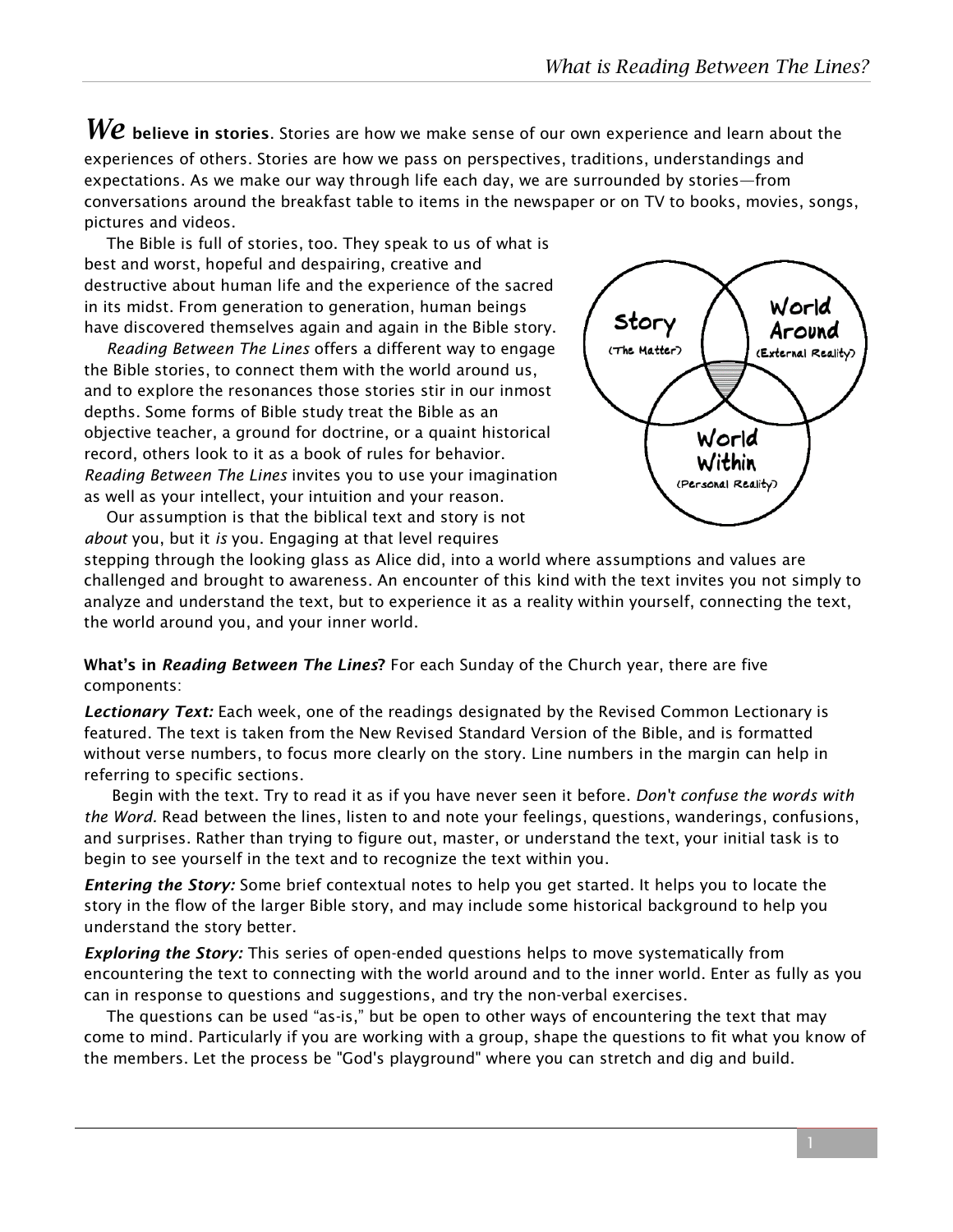*Between the Lines:* These brief comments and questions may open up other avenues of approach to the text. They can be incorporated into the main questions, or substituted as seems appropriate.

*Exploring Further:* Readings are offered to stir up, console, challenge, upset, enrich, and tantalize you. There is no right answer hidden here. Sometimes readings will contradict each other or other material presented for the same text. They will, hopefully, be timely words from the world for your reflection.

Group Guidelines: Over years of practical experience, we have developed a set of guidelines for using *Reading Between The Lines* in a group setting:

#### • Focus on the *text*.

*Reading Between The Lines* is an invitation to enter into the story. It is not a group for exegesis, theology, discussion, or therapy. If the focus begins to wander, come back to the text.

#### • "I statements" are encouraged.

The goal is to explore how *you* respond to the text. This is not to discount tradition and the scholars; but to say that here it is how you hear, feel, think about, and react to the text that is of primary importance.

#### • Pauses between responses are important.

A subtle reminder that we are not in a discussion group. The aim is to engage the text rather than one another. What we hear others say can be crucial. Why they say what they do is a conversation that can take place over coffee later.

- The goal is not consensus, agreement, or a right answer. The richness and value of the experience may depend upon the very opposite.
- There is no expectation that you explain, justify, or defend anything you say. This may be hard to remember; even if you are working through *Reading Between The Lines* alone.
- Silence is part of the process/ silence can be pregnant. Alone this may simply be about taking your time and allowing some in-between spaces. In the silence there is a chance not only to ponder what others have said, but to hear the echo of your own voice.
- Allow space for others to speak

The richness of the discussion depends on hearing different voices and different perspectives, not just one.

• You can change your mind as often as you like.

"How do I know what I think until I hear myself say it?" In this process, once you hear what you have said, feel free to change your mind not once, but over and over again.

- Honestly try the nonverbal exercises. This is not an art or theater competition. Silence your inner critic and be prepared to be amazed and enlightened.
- What is said in the *RBTL* group stays in the group.

In the group*,* we touch sacred ground in ourselves and each other. Have the respect for the group and yourself to honor that confidentiality.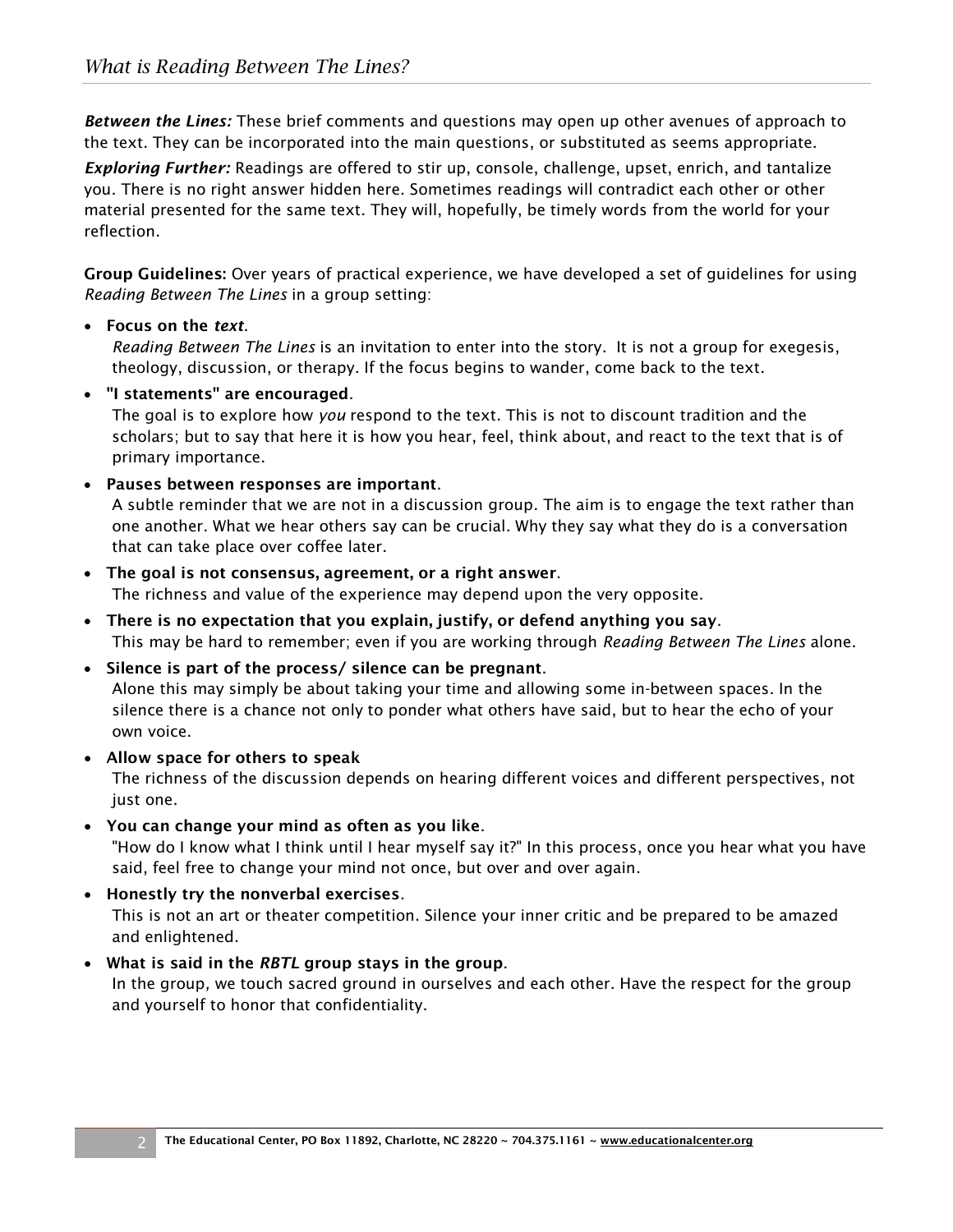|                                                                                                                                                                                                                                                                                    | Page |
|------------------------------------------------------------------------------------------------------------------------------------------------------------------------------------------------------------------------------------------------------------------------------------|------|
| 1. Exodus 32:1-14                                                                                                                                                                                                                                                                  | 22   |
| 2. Entering the Story                                                                                                                                                                                                                                                              | 23   |
| 3. Exploring the Story                                                                                                                                                                                                                                                             | 23   |
| 4. Between the Lines                                                                                                                                                                                                                                                               | 24   |
| 5. Exploring Further<br>From: A Book of Psalms: Selected and Adapted from the<br>Hebrew<br>Concerning the Book that is the Body of the Beloved<br>Silence<br><b>Essential Rumi</b><br><b>Camas Lilies</b><br>To The Soul<br>The Benedict Option<br>The Dangerous Safety of College | 25   |

#### Lectionary Readings ~ Year A *Revised Common Lectionary*

First Reading Exodus 32:1-14 Psalm Psalm 106:1-6, 19-23 Second Reading Philippians 4:1-9 Gospel Matthew 22:1-14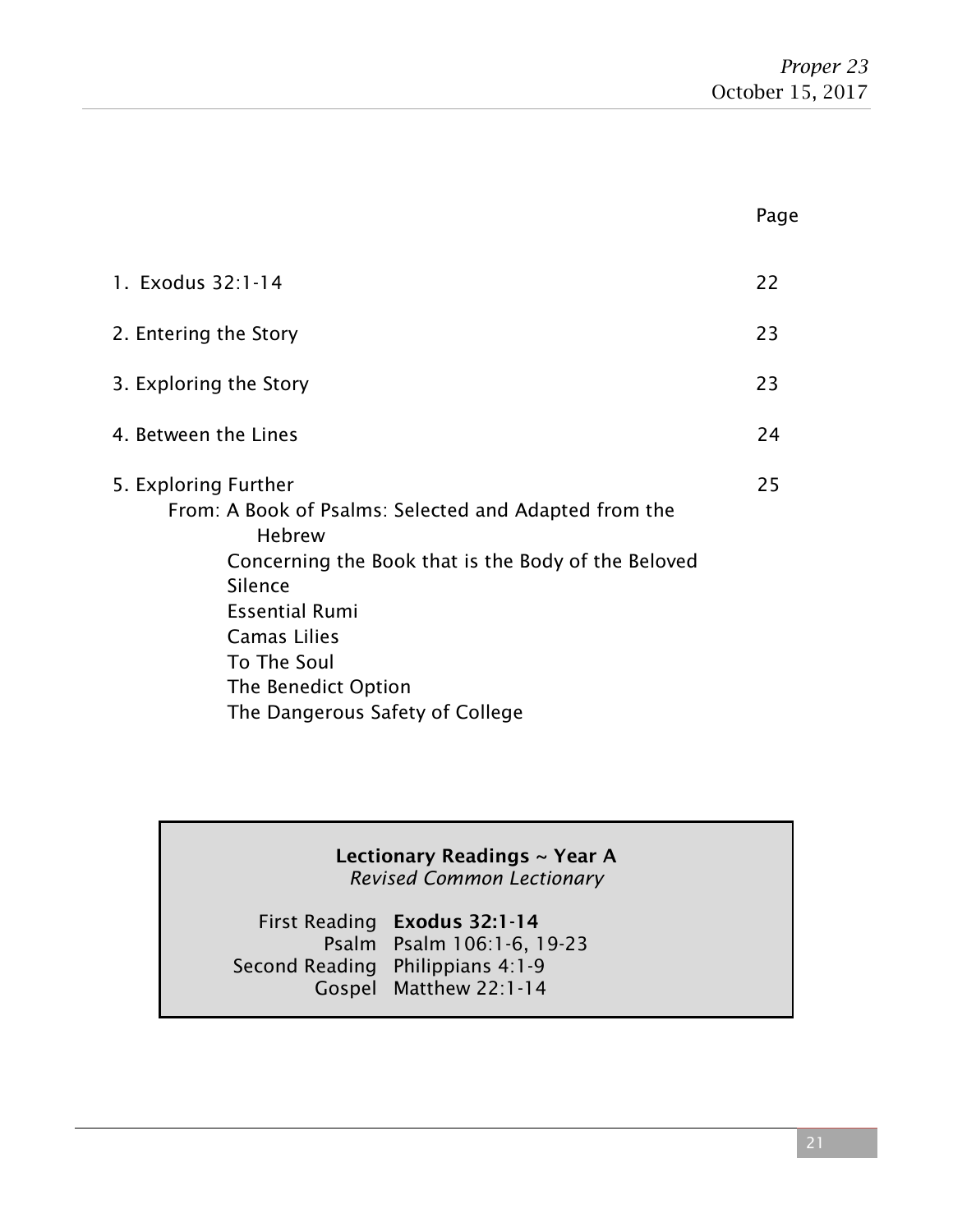*Proper 23* October 15, 2017

Exodus 32:1-14

When the people saw that Moses delayed to come down from the mountain, the people gathered around Aaron, and said to him, "Come, make gods for us, who shall go before us; as for this Moses, the man who brought us up out of the land of Egypt, we do not know what has become of him." Aaron

- 5 said to them, "Take off the gold rings that are on the ears of your wives, your sons, and your daughters, and bring them to me." So all the people took off the gold rings from their ears, and brought them to Aaron. He took the gold from them, formed it in a mold, and cast an image of a calf; and they said, "These are your gods, O Israel, who brought you up out of the land of Egypt!" When Aaron saw this, he built an altar before it; and Aaron made proclamation and said, "Tomorrow shall be
- 10 a festival to the LORD." They rose early the next day, and offered burnt offerings and brought sacrifices of well-being; and the people sat down to eat and drink, and rose up to revel.

The LORD said to Moses, "Go down at once! Your people, whom you brought up out of the land of Egypt, have acted perversely; they have been quick to turn aside from the way that I commanded them; they have cast for themselves an image of a calf, and have worshiped it and sacrificed to it, and said,

15 'These are your gods, O Israel, who brought you up out of the land of Egypt! The LORD said to Moses, "I have seen this people, how stiff-necked they are. Now let me alone, so that my wrath may burn hot against them and I may consume them; and of you I will make a great nation."

But Moses implored the LORD his God, and said, "O LORD, why does your wrath burn hot against your people, whom you brought out of the land of Egypt with great power and with a mighty hand? Why

- 20 should the Egyptians say, 'It was with evil intent that he brought them out to kill them in the mountains, and to consume them from the face of the earth'? Turn from your fierce wrath; change your mind and do not bring disaster on your people. Remember Abraham, Isaac, and Israel, your servants, how you swore to them by your own self, saying to them, 'I will multiply your descendants like the stars of heaven, and all this land that I have promised I will give to your descendants, and they shall
- 25 inherit it forever.'" And the LORD changed his mind about the disaster that he planned to bring on his people.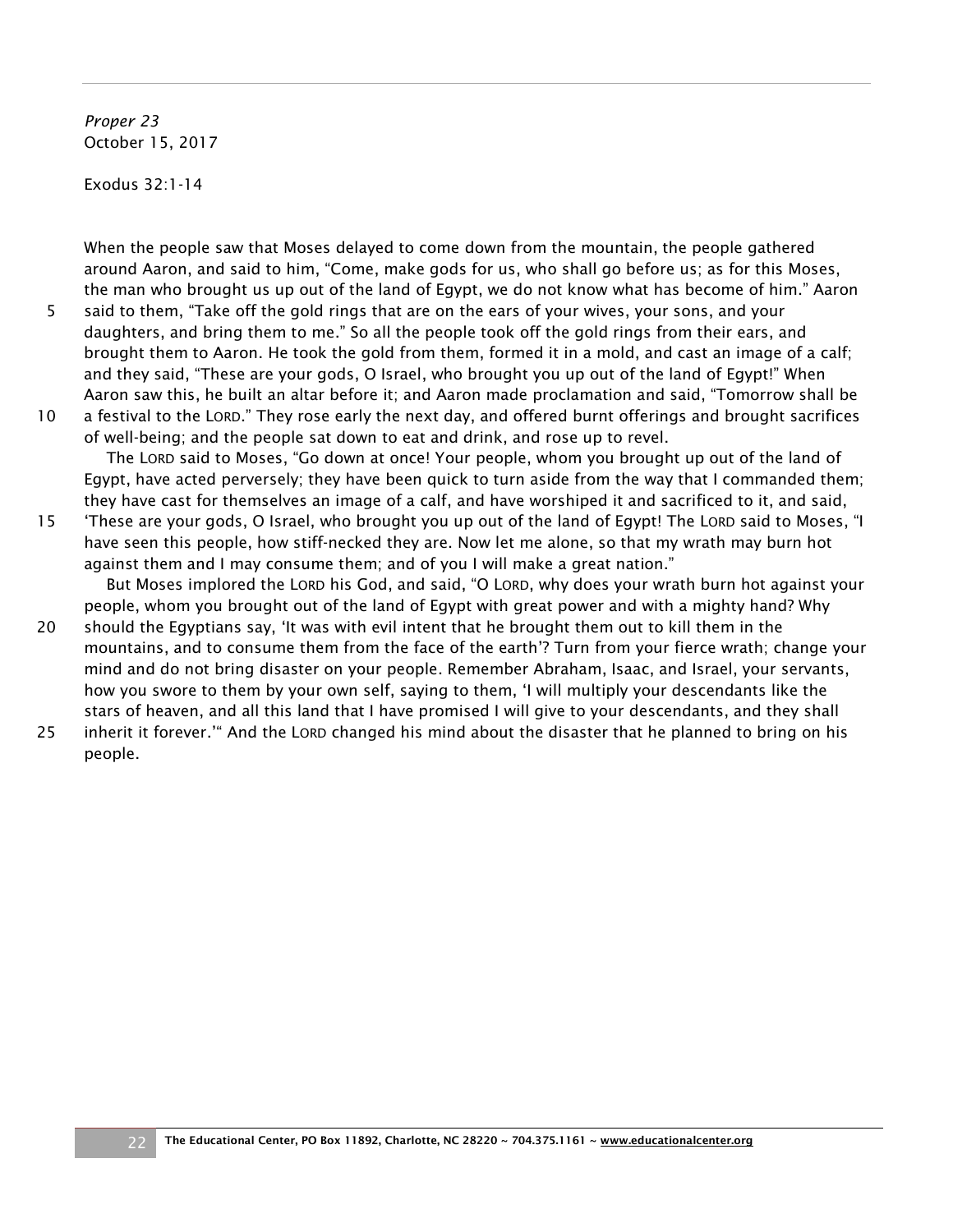#### ENTERING THE STORY

This lectionary selection is the second half of an extended narrative telling of Moses' visit with the Lord on Mt Sinai (Exodus 24:12-18). The Lord commands Moses to meet him on the mountain where he will give him the tablets of stone with the law and the commandment for their instruction. Moses enters a cloud of God's glory for six days and on the seventh days the Lord calls Moses out of the cloud to meet him. When the people below look to the mountain they see only a devouring fire. Moses is on the mountain for forty days and forty nights. It is during this "delay" to come down the mountain that the people ask Aaron to "make gods" for them and he fashions the golden calf (Exodus 25:1-32:1). Take time to read over what is delaying Moses on the mountain top before exploring the text.

#### EXPLORING THE STORY

1. Where is this story taking place? Recall "why" the wilderness, and from whence the people have come. What do you recall of their journey through the wilderness on the way to a Promised Land thus far? The Lord commands Moses to the mountain top for what reason?

When the people look up to the mountain where Moses has gone what do they see? What might they imagine is happening? What do you suppose they think is going on between Moses and the Lord? Moses is *delayed*. How long does he delay returning to the people? As those days pass and they wait what do you imagine they may be thinking and feeling? Their greatest hope? Their worst fear?

As you read over Exodus 25:1 to 32:1 what do you learn about what is happening on the mountaintop? What are Moses and the Lord doing and discussing during this forty day and forty night delay? List below some of the things the Lord tells Moses the people are to do and make:

How do you imagine Moses is feeling during this delay? What might he be thinking and wondering about what is happening down below?

What do you suppose the wait is like for Aaron? What might be his concerns and anxieties? How do you suppose he feels when they come to him asking him to *"make gods for us"*? What are they wanting? What choices does Aaron have? The implications of such choices might be what?

How would you describe what happens when the *delay* ends and Moses returns down the mountain only to hear below *the sound of revelers* and he sees *the calf and the dancing*? [Exodus 32:15-20]

2. As you look around your world today where do you see people who are frightened and uncertain when their leaders are "delayed" at a distance and beyond their reach? Who are the people at the bottom of the mountain who are left estranged and frightened when those they depend and count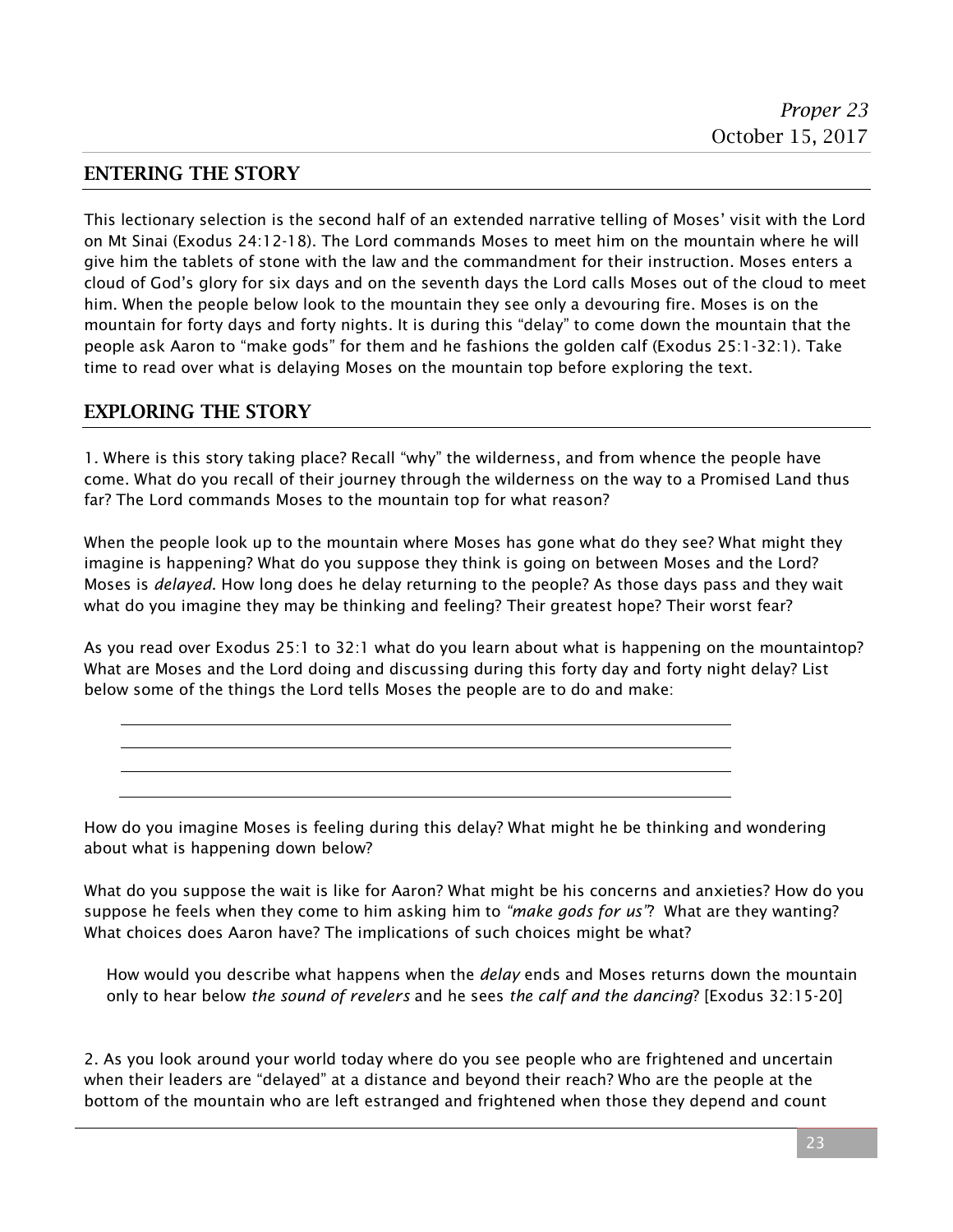upon are "delayed" and out of touch? How does this happen in a nation, church, parish, business, nonprofit or social welfare organization? What is the "delay" by the leaders that makes them anxious and leads them to search for "other gods" and answers?

Who are the Aarons in your world, who because they are frightened, compassionate, greedy, disloyal, or ambitious, are making other gods for the people? How is the dancing and revelry happening in government and religious institutions meant to ease the fear and anxiety of those who feel deserted and desolate?

How does this story happen in a family? In a marriage or special relationship between two people? Between a parent and child? How does the other get "delayed" with important things in ways that upset and make the waiting one uneasy? When we are left behind, or below, and the one who we count on is gone for "forty days and forty nights," what are the kind of golden calves we make? Who is the Aaron who enables and encourages us to fashion other gods or loves?

3. When in your life did the one you counted upon most leave, promise to return only to be "delayed" for too long? What do you recall of the fears and anxieties over an absent parent, sibling, lover, mate, best friend? What did you do as the waiting intensified? What is the golden calf you turned to, to take his or her place? Who was the Aaron who helped you fashion your replacement and surrogate? What happened next?

What do you recall of being the Moses one who the other or others depended upon? How were you "delayed" doing what was important business on the mountaintop? What was it like to come down the mountain, hear the sound of revelry and dancing, and discover an Aaron who created for the other(s), a golden calf? What happened next?

4. What do you know of this story as an inner drama? How does the same plot continue to unfold in your dreams and anxieties, your fears and depressions, your anxieties and your longing? What do you know of a part of yourself that is delayed on the mountaintop, busy with important matters, while the rest of you waits, wonders and worries? What is your Moses so consumed and concerned with?

What of an inner Aaron who knows something about having to settle for second best and is skillful in turning your treasures and wealth into a golden calf that will still your fears and quiet your longings?

What do you know of a tension between your Moses and your Aaron? What do they have to say to each other? How might you experience a costly struggle between your preoccupied Moses and your fearful Aaron? What do you know of their tension with one another in your life each day?

#### BETWEEN THE LINES

Bill asks what Aaron might be feeling when the people come to him and ask him to make gods for them. I find myself wondering what the people are feeling as they come. What might it have been like if it was just one person asking? How do you imagine that conversation might have gone? How does that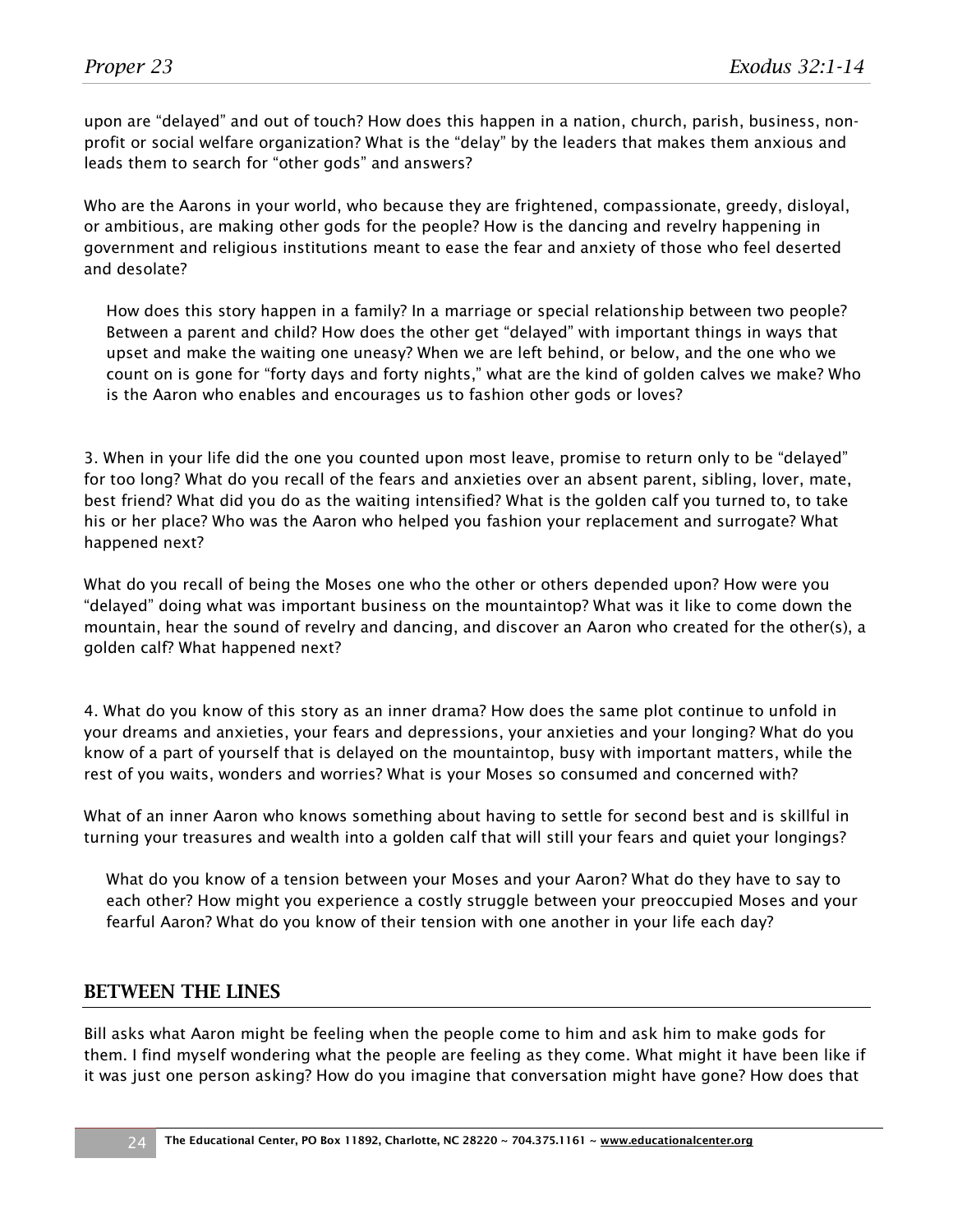situation change when Aaron is faced with more than one person? How many? Was it an "ask" or something else? What do you imagine would have happened if Aaron said no? *- Bill Lindeman (blindeman@educationalcenter.org)* 

*And the LORD changed his mind about the disaster that he planned to bring on his people.*

This is just one of the stories in the Hebrew Bible in which someone argues God out of taking some course of action (usually destruction) See, for example, Gen. 18:20-33 or Amos 7:2-3. What might that say about God's ways of dealing with people? How would you describe the God you find in this story? Have you ever found yourself arguing with God? About what? What moved you to do so? What sort of reply did you feel you got, or did not get, from God?

*- Andy Kille (editor@educationalcenter.org)* 

#### EXPLORING FURTHER

#### From *A Book of Psalms: Selected and Adapted from the Hebrew* translated by Stephen Mitchell

#### *Psalms 15*

Lord, who be-trusted with power, and who may act in your place? Those with a passion for justice, who speak the truth from their hearts; who have let go of selfish interests and grown beyond their own lives; who see the wretched as their family and the poor as their flesh and blood. They alone are impartial and worthy of the people's trust. Their compassion lights up the whole earth, and their kindness endures forever.

#### From *Concerning the Book that is the Body of the Beloved* by Gregory Orr

The beloved moves through the world. Is the world. Becomes the hundred things we love Or the one and only thing or person We love.

#### From *Silence* by Shusaku Endo

"It's not because of any prohibition nor because of persecution that Christianity has perished. There's something in this country that completely stifles the growth of Christianity."

The words of Ferreira, uttered slowly syllable by syllable, pierced the priest's ears. "The Christianity they believe in is like the skeleton of a butterfly caught in a spider's web: it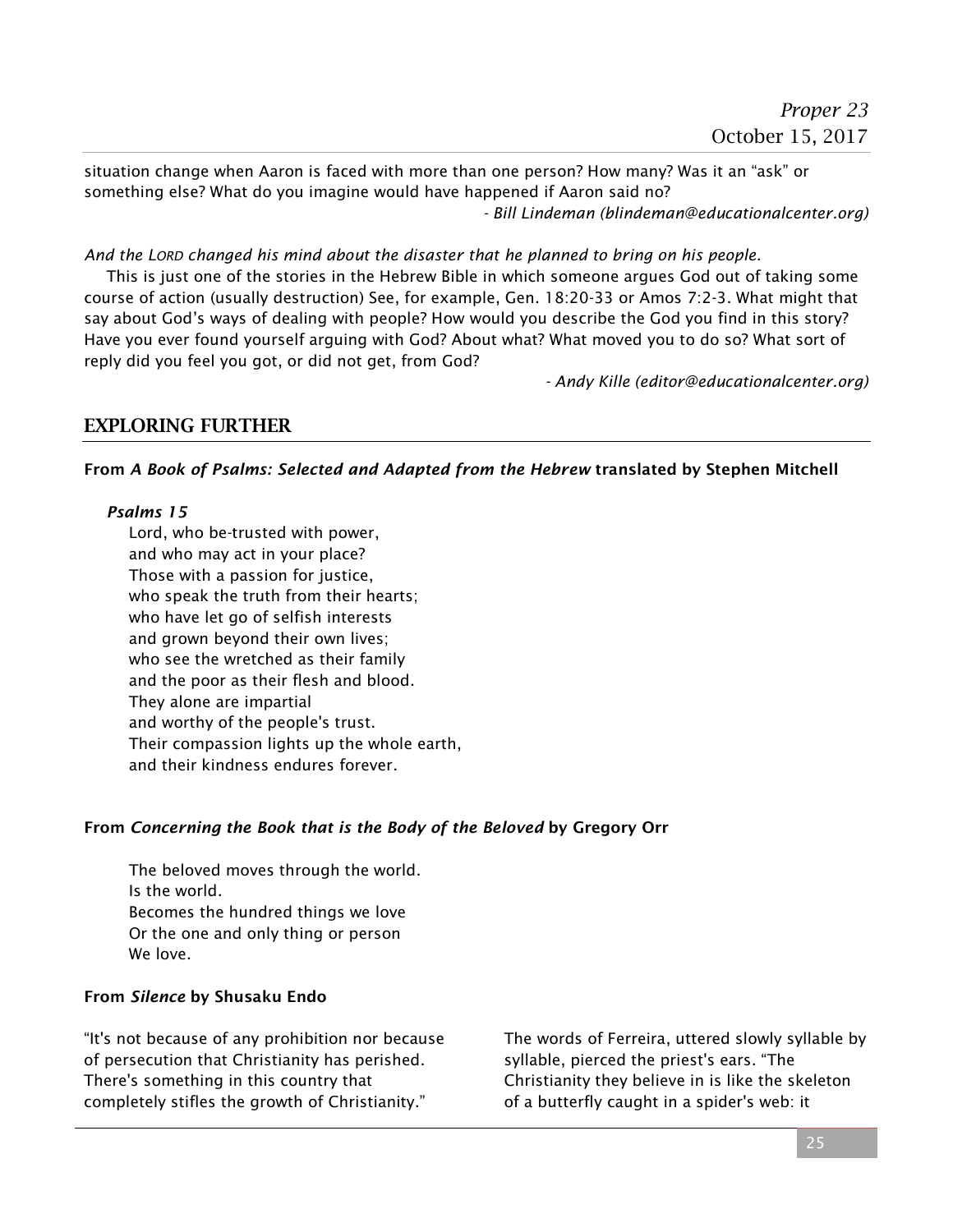contains only the external form; the blood and the flesh are gone." So Ferreira had gone on with blazing eyes. And somehow in his words

there was a certain sincerity unlike the selfdeception of a defeated man.

#### From *Essential Rumi,* translations by Coleman Barks

Let yourself be silently drawn by the strange pull of what you really love. It will not lead you astray.

#### From "Camas Lilies" in *Blessing the Bread: Meditations* by Lynn Ungar

And you—what of your rushed and useful life? Imagine it setting it all down papers, plans, appointments, everything leaving only a note: "Gone to the field to be lovely. Be back when I'm through blooming."

#### From "To the Soul" by W.S. Merwin in *Present Company*

Is anyone there if so are you real either way are you one of several if the latter are you all at once or do you take turns answering

#### From "The Benedict Option" by David Brooks at *NewYorkTimes.com*

Faith seems to come in two personalities, the purist and the ironist. Purists believe that everything in the world is part of a harmonious whole. All questions point ultimately to a single answer. If we orient our lives toward this pure ideal, and get everybody else to, we will move gradually toward perfection.

The ironists believe that this harmony may be available in the next world but not, unfortunately, in this one. In this world, the

pieces don't quite fit together and virtues often conflict: liberty versus equality, justice versus mercy, tolerance versus order. For the ironist, ultimate truth exists, but day-to-day life is often about balance and trade-offs. There is no unified, all-encompassing system for correct living. For the ironists, like Reinhold Niebuhr or Isaiah Berlin, those purists who aim to be higher than the angels often end up lower than the beasts.[…]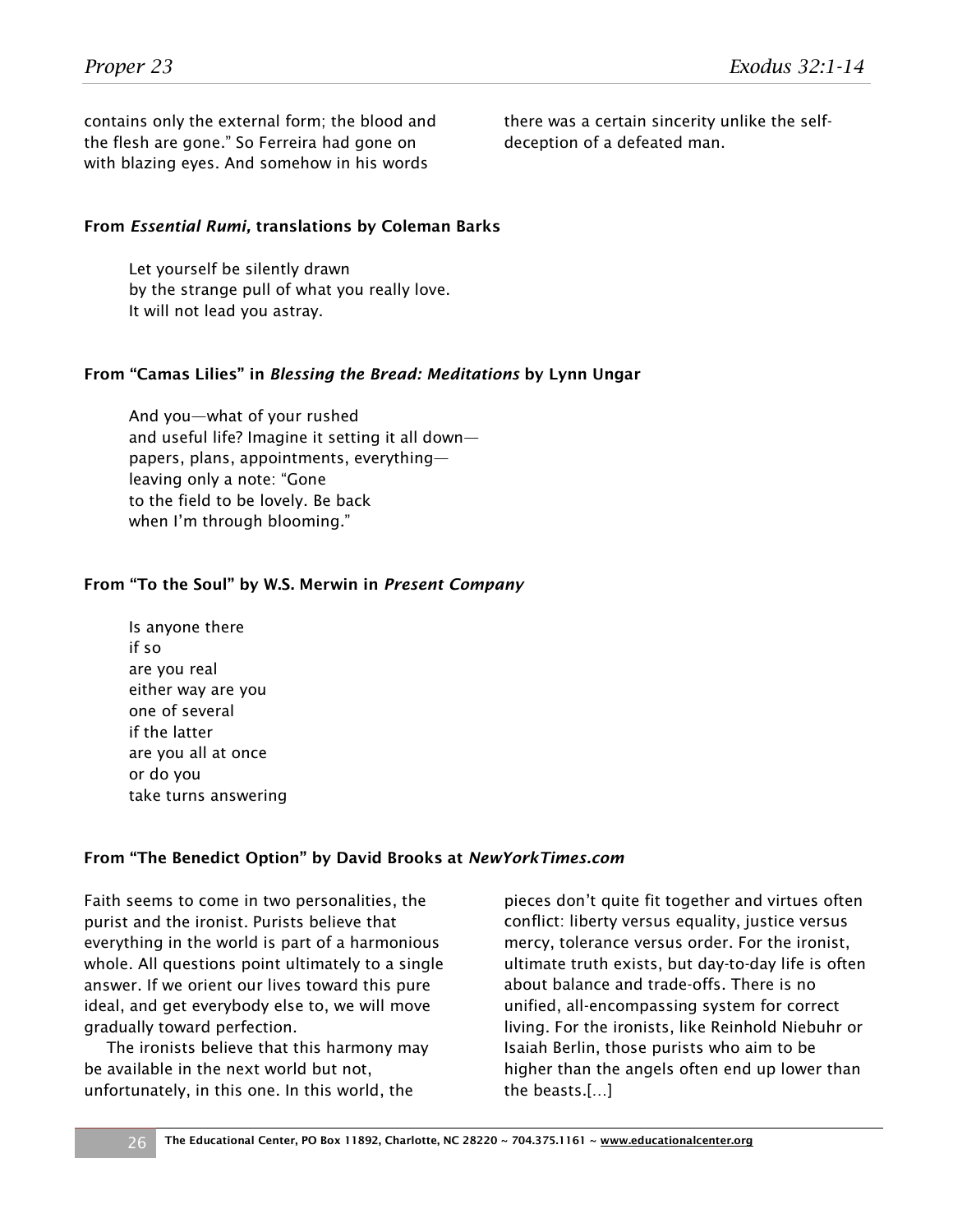The right response to the moment is…Orthodox Pluralism. It is to surrender to some orthodoxy that will overthrow the superficial obsessions of the self and put one's life in contact with a transcendent ideal. But it is also to reject the notion that that ideal can be

easily translated into a pure, homogenized path. It is, on the contrary, to throw oneself more deeply into friendship with complexity, with different believers and atheists, liberals and conservatives, the dissimilar and unalike.

#### From The Dangerous Safety of College by Frank Bruni at *NewYorkTimes.com*

The moral of the recent melee at Middlebury College, where students shouted down and chased away a controversial social scientist, isn't just about free speech, though that's the rubric under which the ugly incident has been tucked. It's about emotional coddling. It's about intellectual impoverishment.

Somewhere along the way, those young men and women—our future leaders, perhaps—got the idea that they should be able to purge their world of perspectives offensive to them. They came to believe that it's morally dignified and

politically constructive to scream rather than to reason, to hurl slurs in place of arguments.

They have been done a terrible disservice. All of us have, and we need to reacquaint ourselves with what education really means and what colleges do and don't owe their charges.

Physical safety? Absolutely. A smooth, validating passage across the ocean of ideas? No. If anything, colleges owe students turbulence, because it's from a contest of perspectives and an assault on presumptions that truth emerges—and, with it, true confidence.

#### Contributed by Bill Dols; address comments and responses to bdols@educationalcenter.org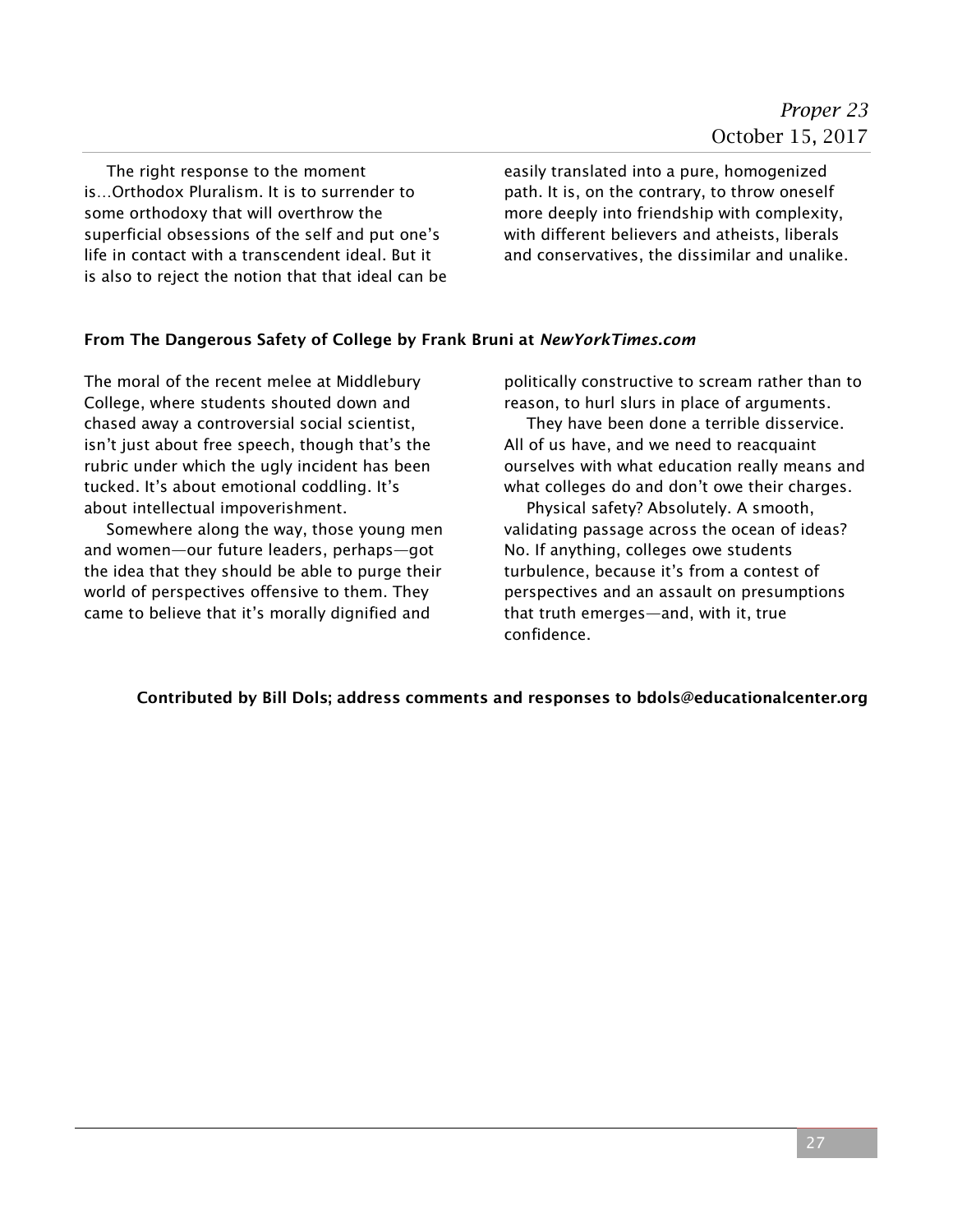## *What We're Reading*

Al Ledford: I'm working my way through *House of Names* by Colm Tóibín. It's a retelling (in English) of the Greek myth starring Agamemnon, Clytemnestra, and their children, Orestes and Electra. "Game of Thrones" has nothing on this. If you can't judge a book by its cover, you might judge it by its first line: "I have been acquainted with the smell of death." So says Clytemnestra. Tragedy, love, jealousy, hate, pain, revenge; it's all there.

Melissa Thomas: The last two books I've read both address themes of the sacred feminine and the other. I'm currently reading Alice Hoffman's *The Dovekeepers* (2011). Set in 70 CE it is a fictionalized retelling of the siege of Masada, a mountain in the Judean desert where 900 Jews held off the Romans for months. According to the ancient historian Josephus only two women and five children survived. This novel focuses on four unique and extraordinary women whose lives intersect while they try to survive those harrowing days. It is a remarkable book so far...

Lighter, and set in current day, Hoffman's *Practical Magic* (1995) hones in on the theme of the "other" highlighting a family of female witches beginning several generations and a few hundred years earlier. Set around the Salem, Massachusetts area, the Owens women are blamed for everyone's bad luck, including their own! It's a great exploration of unity, family differences, forgiveness of self, love, and yes...magic. Sadly, this great book was made into a mediocre movie that explored none of these themes.

Bill Lindeman: I just finished reading again *A Failure of Nerve* by Edwin Friedman. He managed to get most of it on paper before he died in 1996. It was completed in its final form by colleagues, friends and family, and was considered by Ed to be the summation of all his life's work. In his first book, *Generation to Generation*, published in 1985, Ed basically took the work of psychiatrist, Murray Bowen (Family Systems Therapy), and translated it for churches and institutions. The title of this book, *A Failure of Nerve*, refers to the widespread inability of leaders across all disciplines to have the "nerve" to, first and foremost, manage their own functioning, (including their anxiety), instead of first relying on fixing other people, institutions, and nations by their skill, technique, and diagnosing. He refers to this ability to self-regulate as self-differentiation. That is, maintaining a clear connection with one's family, church, institution, nation, etc., without being overwhelmed by the anxiety in that particular system. This kind of stance shows itself by making decisions that are thoughtful, well-reasoned responses as opposed to reactions in the moment that are always driven by the anxiety of the surrounding situation, as well as your own. In short, it calls for a kind of leader who knows the difference between their stuff and other peoples' stuff. The kind of universal leadership he describes is illustrated in his oft-used phrase in the book, "from parents to presidents." Highly recommended reading!

Bill Dols: I returned to the Jung Institute in Washington recently to hear Ann Ulanov, professor of Psychiatry and Religion at Union Theological Seminary in New York, speak. She is an amazing teacher and, I was reminded, a gifted writer. I read again, after many years, an earlier book, *Picturing God* (Cowley Publications 1986). I was reminded again of the riches and mystery of the psyche as described by Jung. Ulanov has a sense of the symbolic that undergirds all the work of RBTL.

I have a shelf full of 700 page books that never got finished. *The Evangelicals: The Struggle to Shape America* (Simon & Schuster, 2017) by Francis Fitzgerald is instead a page-turner that ended too soon. The history of religious people intent upon shaping America is clear and familiar. One of the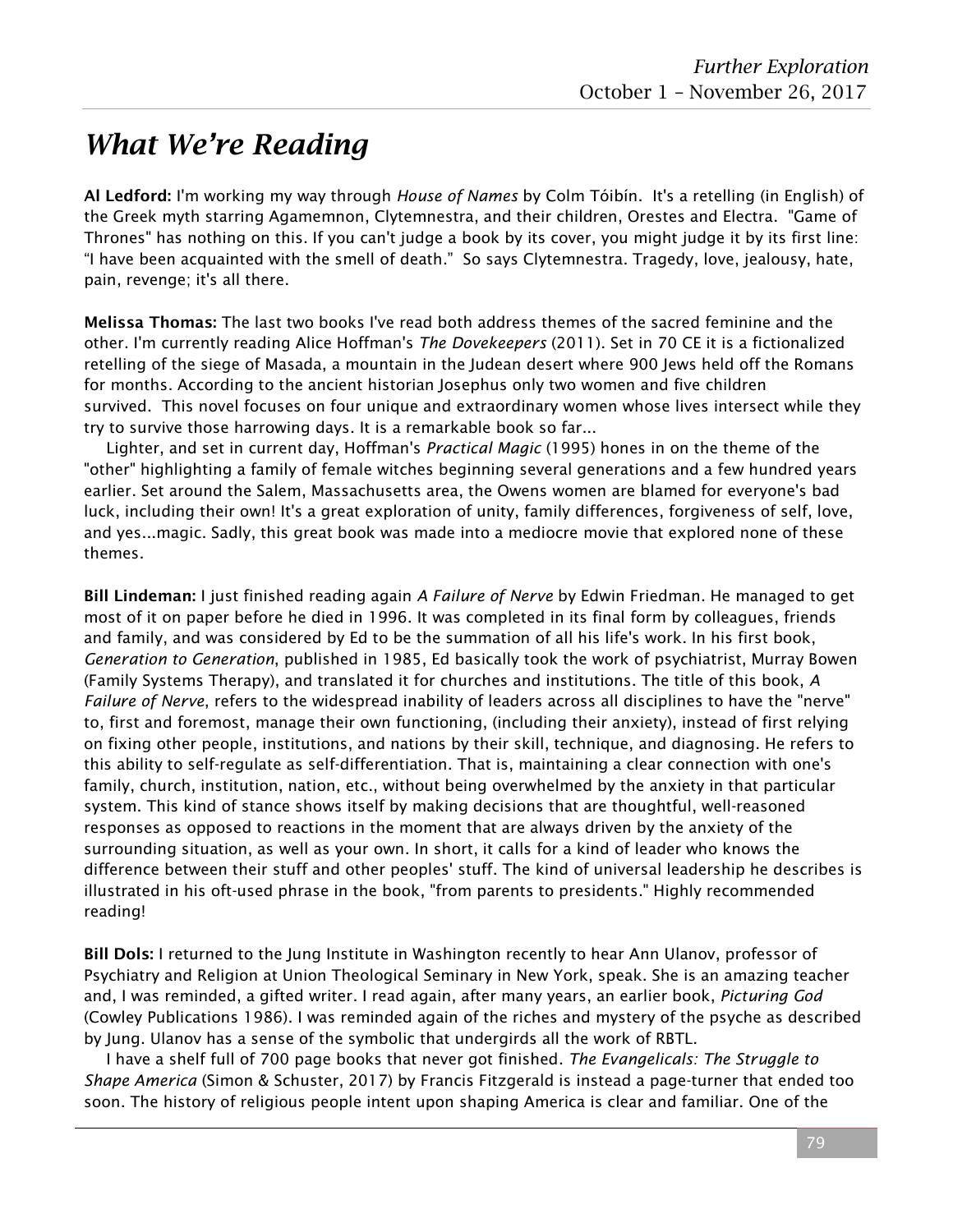valuable parts of the reading was to be reminded how in my ordained life I ignored some of the important movements in church and state that continue to influence us today. An important thread weaves through the pages in the career of Jay Sekulow who early on served as president of Pat Robertson's American Council for Law and Justice and has gained prominence these days as attorney for the President.

*Robert Lowell: Setting the River on Fire* (Knopf 2017) by Kay Redfield Jamison is one of the most moving biographies in years. It is the story of a man haunted as bi-polar who experienced twenty deaths in terms of manic depressions leading to hospitalization and came back to life each time, broken but courageously determined. For all the darkness in his life, Lowell the genius poet mirrors in an abiding way the kind faults and failures that plague each of our lives. It is a heartening if sad account of the foils of being human.

Interviews with Richard Rothstein on NPR led me to his new book *The Color of Law: A Forgotten History of How Our Government Segregated America* (Liveright 2017). It reminds me of the dark underside of our country that I not only had forgotten but managed to ignore for a lifetime. Coming to terms with "the color of law" may be an essential step toward healing ancient wounds of racial prejudice.

*The Christian Century* reported recently the death at age 60 of Brian Doyle, poet, novelist, theologian, prophet. You can learn something about this talented man at the magazine website in a piece called "Brian Doyle's Ferocious Attention." You can find there articles and blogs he has written in recent years on religion and culture. Doyle was one of those rare writers who touches me not so much by what he said but how he wrote it. My favorite novels of his are *Chicago* (Picador 2016), *The Plover* (Picador 2015) and *Mink River* (Oregon State University Press 2010). Doyle was a gifted observer of the symbolic world around and within us. I am saddened by his death at so early an age.

#### Kenneth J. Meyers: Book Review: *Jesus Stories – Traveling Toward Testimony* by H. Stephen Shoemaker (Judson Press, 2016)

Finally. Finally a book that theologically and intellectually forms the functional foundation that the church is the "steward of the Jesus story" (p. ix). What's more, the book is highly readable for lay and clergy folks.

I am speaking of *Jesus Stories: Traveling Toward Testimony* by noted author, scholar and pastor, H. Stephen Shoemaker.

In Thomas Groome's book, *Christian Religious Education: Sharing Our Story and Vision*, he writes that faith formation comes to us best when we find the intersection between God's Story and our own story. This pilgrimage to such an intersection can be brilliantly enriched with Shoemaker's book. It is a gift to the church and those seriously searching for a Jesus life.

Shoemaker distinguishes between a search for the historical Jesus and the "more-than-historical Jesus" or between the "figure who lived in first-century CE Galilee" and the "one who is alive to us in the Spirit of God" (p.1). This approach promotes one's personal faith formation story while fully engaging the Jesus story.

The readability of Shoemaker's book is remarkable. With his vast scholarship, he provides a synthesis with the Gospels at many levels for a broad and thoughtful resource.

Most of all, Steve's pastoral approach invites the reader into serious connections for faith responses. It guides the pilgrim of faith toward future practice to engage in authentic lives and model justice.

Every congregational faith formation minister will do well to include this extraordinary book into the overall curriculum. There is power in the Jesus story when it intersects with our own stories. Go forth and find that intersection.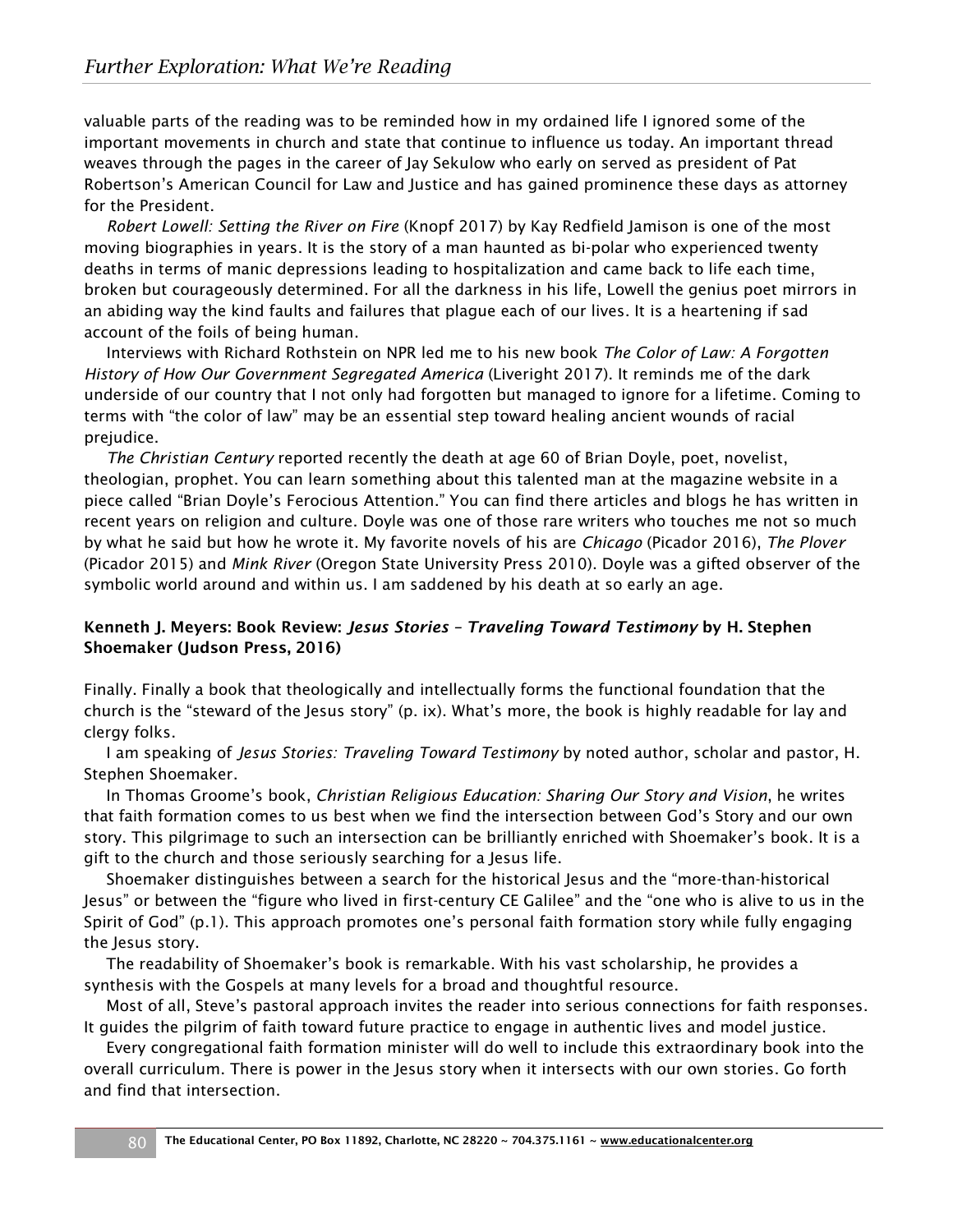## *Bibliography* & Credits are resources cited in this issue of *Reading Between The Lines*

Akyol, Mustafa. *The Islamic Jesus: How the King of the Jews Became a Prophet of the Muslims.*  St. Martin's Press, 2017, pp. 201-202, p. 207.

Anderson-Ray, Ben and John Kobasic. "Succeeding the Founder" from *The CEO Advantage Journal, 2012*. [www.theceoadvantage.com](http://www.theceoadvantage.com/)

Barks, Coleman, translator. *Essential Rumi*. HarperOne, 2004.

Bigsby, Christopher. "Introduction" from *The Crucible* by Arthur Miller. Penguin Books, 2003, pp. xx-xxi.

Blake, William. "The Wise and Foolish Virgins" (circa 1799-1800) at *MetMusuem.org.* [www.metmuseum.org](http://www.metmuseum.org/)

Borg, Marcus. *Reading the Bible for the First Time*. HarperSanFrancisco, 2001, p. 233.

Brooks, David. "The Benedict Option" at *NewYorkTimes.com*, March 14, 2017. [www.nytimes.com](https://www.nytimes.com/?action=click&contentCollection=Opinion®ion=TopBar&module=HomePage-Button&pgtype=article)

 . "What Romantic Regime Are You In?" at *NewYorkTimes.com*, March 7, 2017. [www.nytimes.com](https://www.nytimes.com/?action=click&contentCollection=Opinion®ion=TopBar&module=HomePage-Button&pgtype=article)

. "The Jane Addams Model" at *NewYorkTimes.com*, April 25, 2017. [www.nytimes.com](https://www.nytimes.com/?action=click&contentCollection=Opinion®ion=TopBar&module=HomePage-Button&pgtype=article)

Bruni, Frank. "The Dangerous Safety of College" at *NewYorkTimes.com*, March 11, 2017. [www.nytimes.com](https://www.nytimes.com/?action=click&contentCollection=Opinion®ion=TopBar&module=HomePage-Button&pgtype=article)

Buechner, Frederick. *Whistling in the Dark.* Harper & Row, 1988, p. 93.

Carey, Greg. "There's a lot at stake in the interpretation of this parable" in *Commentary on Matthew 25:14-30* at *WorkingPreacher.org,* November 16, 2016*.* [www.workingpreacher.org](https://www.workingpreacher.org/)

Christian Century Staff. "Richard Reinhold Niebuhr" in *Christian Century*, March 29, 2017. p. 17.

Crossan, John Dominic. *Who Killed Jesus?* HarperSanFrancisco, 1995, pp. 16-17.

Dhillon, Amrit. "Acid Attacks on women in India reflect society's attitudes" at *TheNational.ae.*  [www.thenational.ae](http://www.thenational.ae/)

Dionne, EJ. "Questioning Our Questions" at *WashingtonPost.com*, December 31, 2014. [www.washingtonpost.com](https://www.washingtonpost.com/)

Driedger, Kevin. "I'm a Canadian Mennonite Living in the States. Who Gets My Allegiance?" *Sojourners,* August 18, 2015. [www.sojo.net](https://sojo.net/)

Endo, Shusaku. *Silence*. Picador/Macmillan, 2016, p. 162.

Fogarty, Margaret. "Working it Out."

Ford, Richard Q. *The Parables of Jesus: Recovering the Art of Listening.* Augsburg Fortress, 1997, p. 35.

Foroohar, Rana. *Makers and Takers: The Rise of Finance and the Fall of American Business*. Crown Business, 2016, pp. 108–109.

Gabrielson, Jeremy. "Food" in *The Lexham Bible Dictionary*, edited by John Barry. Lexham Press, 2016.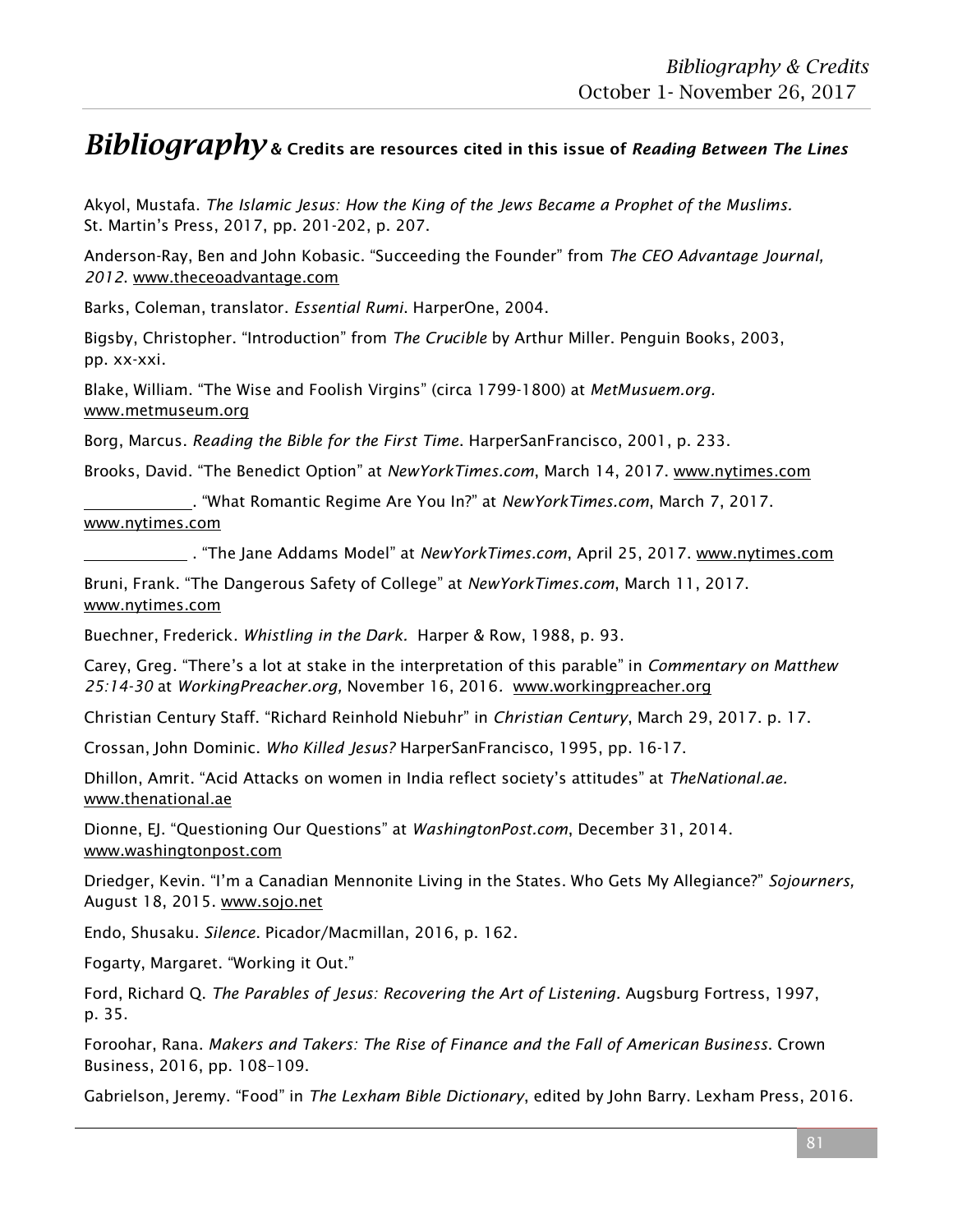Horse Capture, Sr., George P., "Chapter Four: Plains" in *Indian Nations of North America*. National Geographic, pp. 144–147.

Johnson, James Weldon. "The Awakening."

Levertov, Denise. "Beginners" from *Candles in Babylon*. New Directions Publishing Corporation, 1982.

Levine, Amy-Jill. *Short Stories by Jesus*. HarperCollins, 2015, pp. 302-303.

Marty, Peter W. "A Child Leads" in *Christian Century*, March 29, 2017, p. 3.

Mayo Clinic. "Narcissistic Personality Disorder" at *Mayoclinic.org.* [www.mayoclinic.org](http://www.mayoclinic.org/)

McLaren, Brian. *The Great Spiritual Migration*. Convergent Books, 2016.

Merwin, W.S. "To the Soul" from *Present Company*. Copper Canyon Press, 2007.

Mitchell, Stephen, translator. "Psalms 15" from *A Book of Psalms: Selected and Adapted from the Hebrew*. HarperPerennial, 1984.

Morganthau, Tom. "Why Good Cops Go Bad" at *Newsweek.com*, December 18, 1994. [www.newsweek.com](http://www.newsweek.com/)

Nelson-Pallmeyer, Jack. *Jesus Against Christianity: Reclaiming the Missing Jesus.* Trinity Press International, 2001, pp. 31-33.

Orr, Gregory. *Concerning the Book that is the Body of the Beloved.* Copper Canyon Press, 2015.

Paauw, Glenn R. *Saving the Bible from Ourselves: Learning to Read & Live the Bible Well*. InterVarsity Press, 2016, p. 106, p. 108.

Rohr, Richard. "Daily Meditations" at [www.cac.org](https://cac.org/)

Ruden, Sarah. *The Face of Water: A Translator on Beauty and Meaning in the Bible*. Pantheon Books, 2017, pp. xxxiv- xxxvi.

Saad, Lydia. "Record Few Americans Believe Bible Is Literal Word of God" at *Gallup.com.*  [www.gallup.com](http://www.gallup.com/home.aspx)

Sabur, Zeenat. "10 Bridesmaids Dos and Don'ts To Help You Make It Through The Wedding Season Alive" at *ThoughtCatalog.com.* [www.thoughtcatalog.com](http://thoughtcatalog.com/)

Saint Catherine of Siena. "The Dialogue" from *Saint Catherine of Siena*. Paulist Press, 1980. p. 62.

Silf, Margaret. *Sacred Spaces: Stations on a Celtic Way.* Paraclete Press, 2001, pp. 41-43.

Smelt, Walter III. "How to be Bewildered at Harvard" from Harvard Divinity School, May 25, 2017. [www.hds.harvard.edu](https://hds.harvard.edu/)

The Editoral Board of the New York Times. "The Pope on Panhandling: Give Without Worry" at *NewYorkTimes.com*, March 3, 2017. [www.nytimes.com](https://www.nytimes.com/?action=click&contentCollection=Opinion®ion=TopBar&module=HomePage-Button&pgtype=article)

Ungar, Lynn. "Camas Lilies" in *Blessing the Bread: Meditations*. Skinner House Books, 1995.

Wilkinson, Richard and Pickett, Kate. *The Spirit Level: Why Greater Equality Makes Societies Stronger*. Bloomsbury Press, 2009, pp. 204–205 and pp. 262–263.

Wiman, Christian. "I Will Love You in the Summertime" at *TheAmericanScholar.org*, February 29, 2016. [www.theamericanscholar.org](https://theamericanscholar.org/)

Yancy, George. "Is Your God Dead?" at *NewYorkTimes.com*, June 19, 2017. [www.nytimes.com](https://www.nytimes.com/?action=click&contentCollection=Opinion®ion=TopBar&module=HomePage-Button&pgtype=article)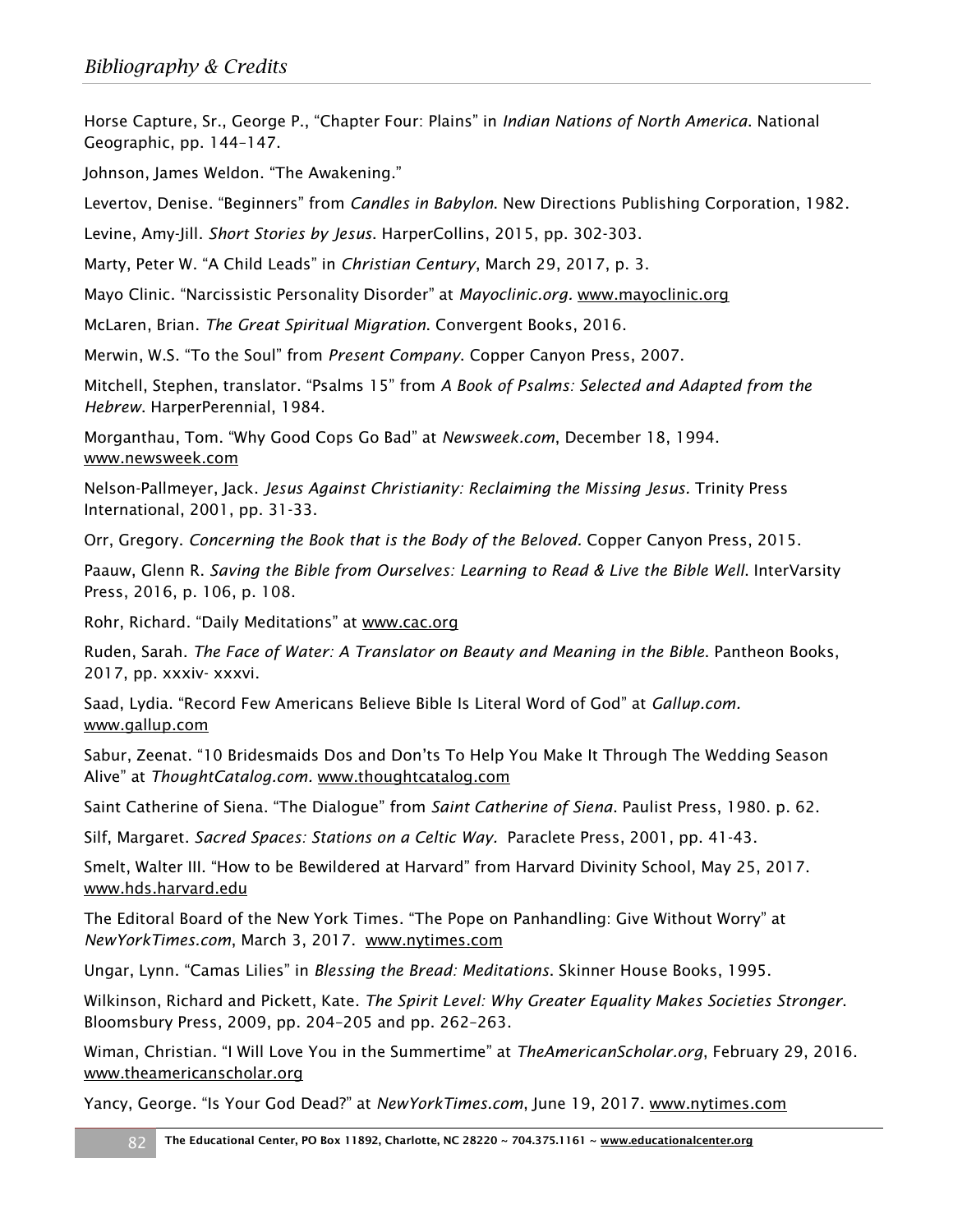*Note:* All Bible passages are taken from the New Revised Standard Version, Oxford University Press, copyright © 1989, unless otherwise indicated. Pentecost selections from Hebrew Scripture are those linked to the Gospel for that Sunday, not the semi-continuous selections available in the Revised Common Lectionary.

#### Volume 24.1

| Date          | Selection        |
|---------------|------------------|
| <b>Nov 27</b> | Matthew 24:36-44 |
| Dec 4         | Isaiah 11:1-10   |
| Dec 11        | James 5:7-10     |
| Dec 18        | Matthew 1:18-25  |
| <b>Dec 25</b> | John 1:1-14      |
| Jan 1         | Matthew 2:13-23  |
| Jan 8         | Isaiah 42:1-9    |
| Jan 15        | John 1:29-42     |
| Jan 22        | Matthew 4:12-23  |

#### Volume 24.2

Date Selection Jan 29 Matthew 5:1-12 Feb 5 Matthew 5:13-20 Feb 12 Matthew 5:21-37 Feb 19 Matthew 5:38-48 Feb 26 Exodus 24:12-18 Mar 5 Genesis 2:15-17, 3:1-7 Mar 12 Matthew 17:1-9 Mar 19 Psalm 95 Mar 26 John 9:1-41

#### Volume 24.3

| Date   | Selection         |
|--------|-------------------|
| Apr 2  | Ezekiel 37:1-14   |
| Apr 9  | Matthew 21:1-11   |
| Apr 16 | Acts 10:34-43     |
| Apr 23 | Acts 2:14a, 22-32 |
| Apr 30 | Acts 2:14a, 36-41 |
| May 7  | Acts 2:42-47      |
| May 14 | John 14:1-14      |
| May 21 | John 16:12-15     |
| May 28 | Acts 1:6-14       |

#### Volume 24.4

| Date          | Selection                   |
|---------------|-----------------------------|
| Jun 4         | Acts 2:1-2                  |
| Jun 11        | Matthew 28:16-20            |
| <b>Jun 18</b> | Matthew 9:35-10:8 (10:9-23) |
| <b>Jun 25</b> | Genesis 21:8-21             |
| Jul 2         | Genesis 22:1-14             |
| Jul 9         | Matthew 11:16-19, 25-30     |
| <b>Jul 16</b> | Matthew 13: 1-9, 18-23      |
| Jul $23$      | Matthew 13:24-30, 36-43     |
|               |                             |

#### Volume 24.5

| Date          | Selection        |
|---------------|------------------|
| <b>Jul 30</b> | 1 Kings 3:5-12   |
| Aug 6         | Matthew 14:13-21 |
| <b>Aug 13</b> | Matthew 14:22-33 |
| Aug 20        | Genesis 45:1-15  |
| Aug 27        | Matthew 16:13-20 |
| Sep 3         | Exodus 3:1-15    |
| Sep 10        | Matthew 18:15-20 |
| Sep 17        | Matthew 18:21-35 |
| Sep 24        | Matthew 20:1-16  |

#### Volume 24.6

| Date   | Selection          |
|--------|--------------------|
| Oct 1  | Philippians 2:1-13 |
| Oct 8  | Isaiah 5:1-7       |
| Oct 15 | Exodus 32:1-14     |
| Oct 22 | Matthew 22:15-22   |
| Oct 29 | Matthew 22: 34-46  |
| Nov 5  | Joshua 3:7-17      |
| Nov 12 | Matthew 25:1-13    |
| Nov 19 | Matthew 25:14-30   |
| Nov 26 | Matthew 25: 31-46  |
|        |                    |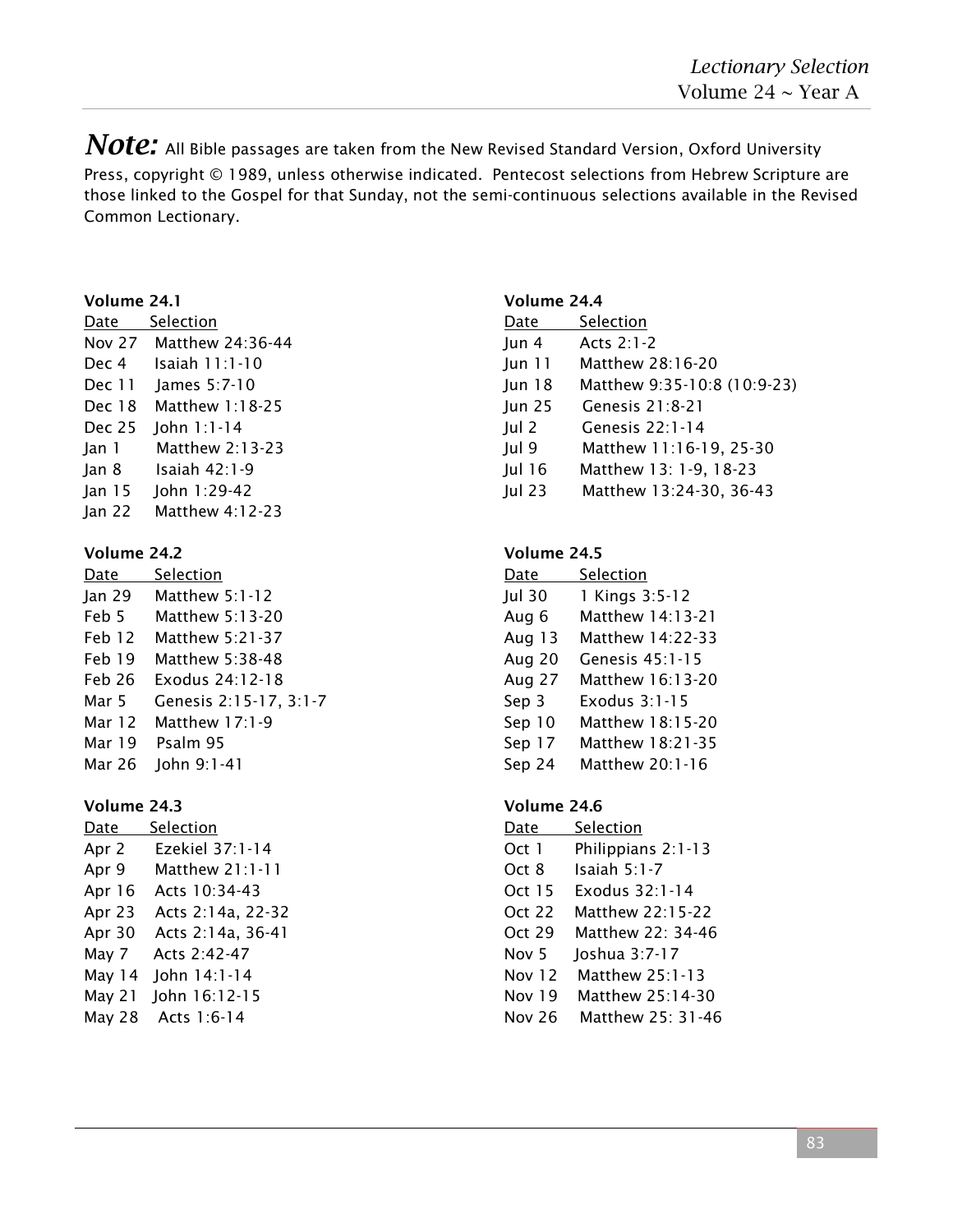## The Educational Center

## Publisher of *Reading Between The Lines* and *TeenText*

*Committed to fostering spiritual growth, psychological development, personal transformation and social renewal since the 1800's, our unique educational approach helps participants come to know sacred stories as their own stories through guided discussions that bring texts to life.*

#### *VISION AND MISSION*

We are an inclusive community of spiritual seekers, thinkers, educators and artists who create resources and opportunities to explore the mystery and wisdom in sacred and archetypal stories. We exist to support and serve spiritual growth in children, youth and adults and in the communities around us, believing that personal transformation can engender global transformation as we seek to embody the community of God.

#### *PHILOSOPHY*

Stories have the power to ignite the imagination and to evoke symbols that teach us something about who we are. That's why our philosophy of spiritual education is grounded in story. Stories - the Bible, the Gnostic gospels, the mythologies of culture, the poetry of Rumi, the works of Shakespeare, the films of Spielberg, the paintings of Chagall - whether derived from religious or literary texts, the media culture, or the narratives of our own lives, can awaken universal patterns that can enliven and inform our choices. We acknowledge that powerful stories often create tensions that make us uncomfortable, but it is out of that tension that vital questions arise: Who am I? Who are you? How are we connected? Why are we here? What waits for us around the corner? The resources and opportunities we create provide a context for conscious involvement in the never- ending search for meaning in our lives.